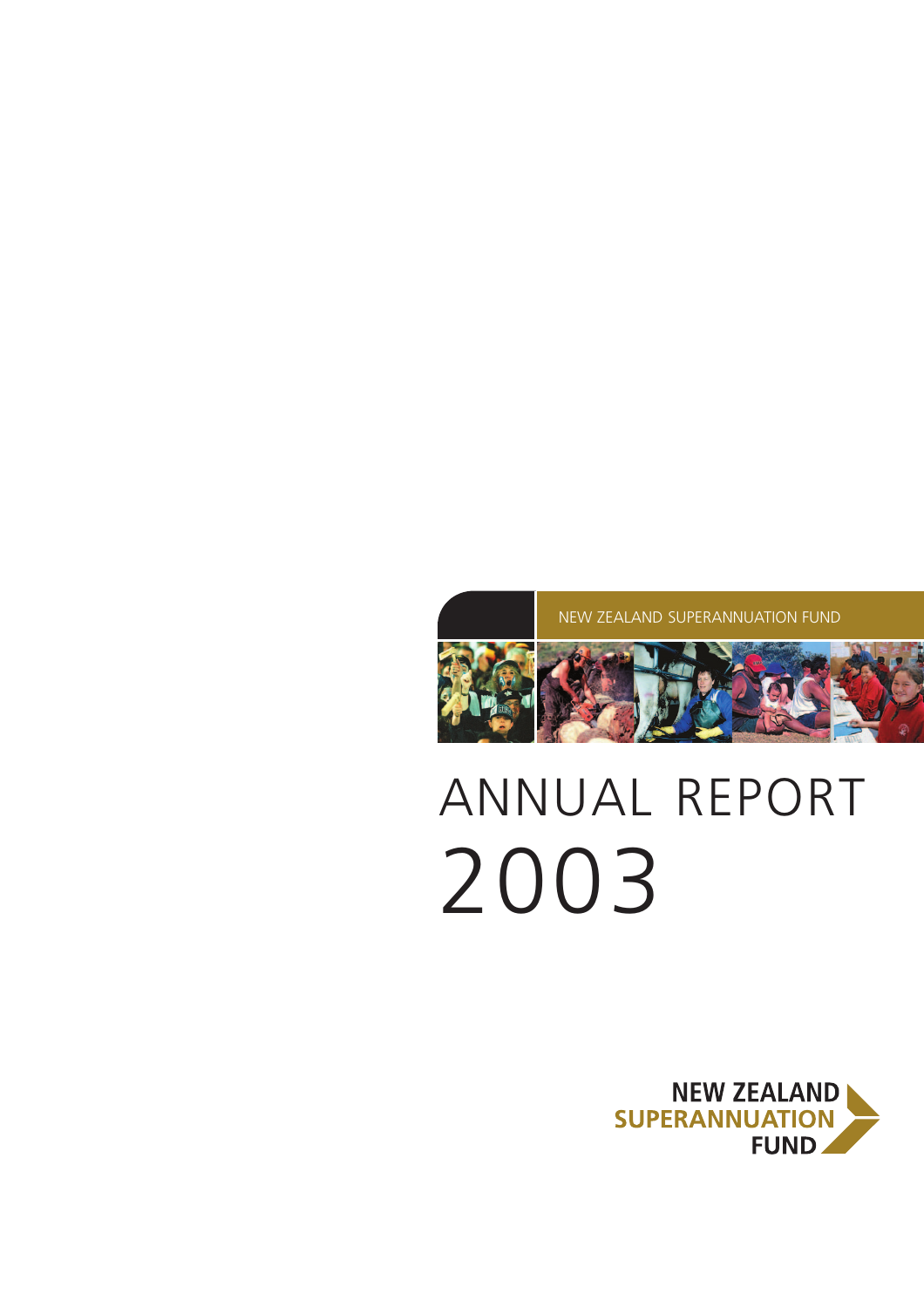# **CONTENTS**

| <b>Chairman's Statement</b>                                                                                                                                       | з  |
|-------------------------------------------------------------------------------------------------------------------------------------------------------------------|----|
| Report from the Board<br>The Superannuation Challenge<br>Role of the Guardians<br><b>Implementation and Appointments</b><br><b>Asset Allocation</b><br>Year Ahead | 5  |
| Statement of Governance and Accountability                                                                                                                        | 10 |
| Statement of Objectives of Service Performance                                                                                                                    | 11 |
| <b>Financial Statements of New Zealand</b><br>Superannuation Fund and Audit Report                                                                                | 13 |
| Financial Statements of Guardians of<br>New Zealand Superannuation and Audit Report                                                                               | 25 |
| Directory                                                                                                                                                         | 38 |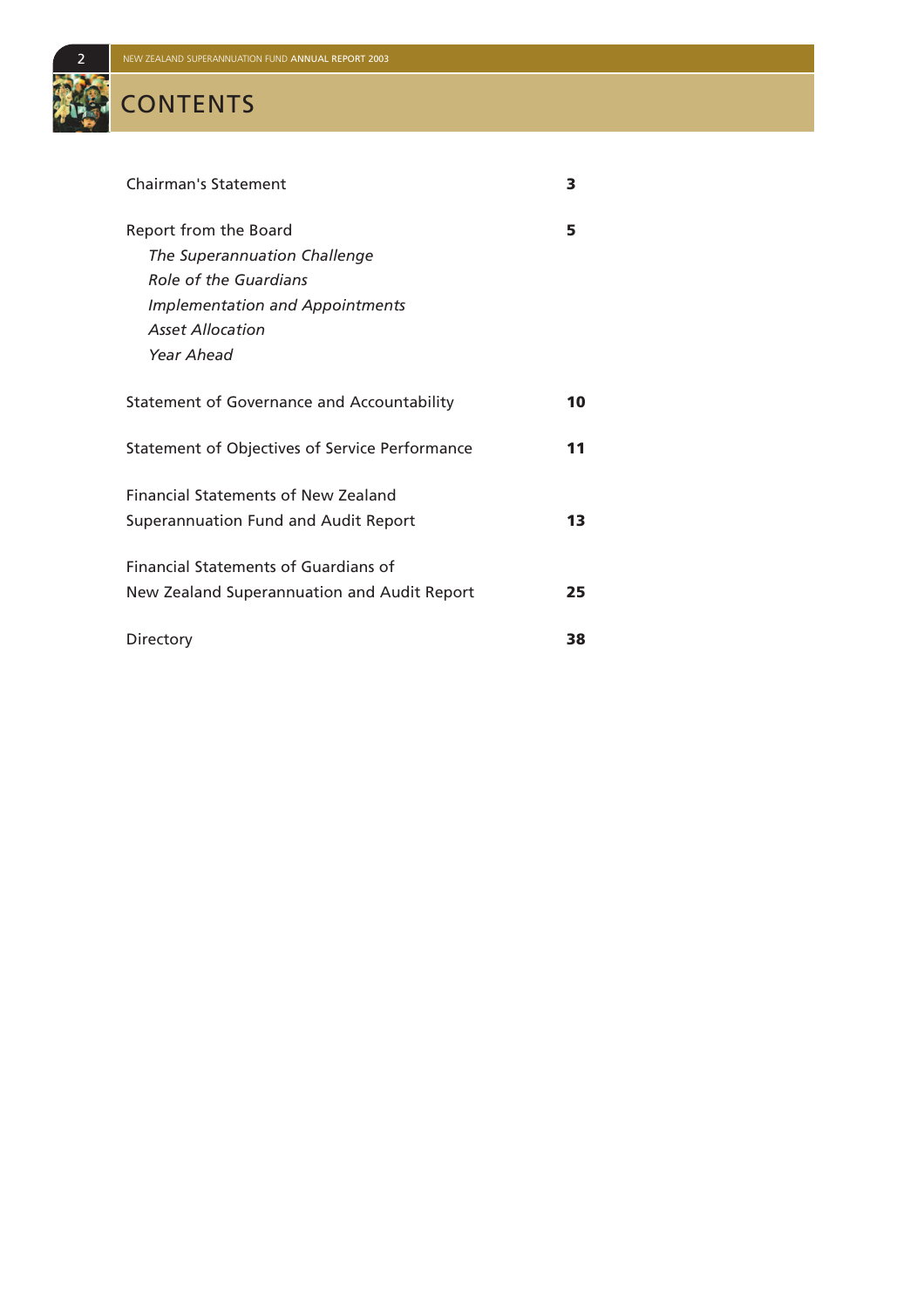

On behalf of the Board of the Guardians of New Zealand Superannuation (the Guardians), I am pleased to present the inaugural annual report for both the Guardians and the New Zealand Superannuation Fund (the Fund).

While the statutory period covered by this report ends June 30, 2003, the Board has chosen to comment on a number of significant decisions relating to the Fund which were finalised after the reporting period. These include the decision on the long-term strategic asset allocation and the initial appointments of investment managers.

This report contains the financial statements for both the Guardians and the Fund, which was established on 12 October 2001 by the New Zealand Superannuation Act 2001. The Act established the New Zealand Superannuation Fund with the aim of partially funding New Zealand superannuation in order to offset the steep increase in its costs, particularly after 2020.

The Government is setting aside substantial capital contributions for the Fund over the next 20 years. As a result the Fund is expected to grow to around \$100 billion by 2023, after which date funds may be withdrawn to meet part of the increased cost.

The Fund will be far larger, and its investment horizon much longer, than any other New Zealand based investment vehicle.

The responsibility of the Board of Guardians is to invest the Fund on a commercial and prudent basis in order to maximise investment returns without incurring undue risk to the Fund as a whole. The Board is charged with investing the Fund in a manner consistent with best practice portfolio management.

The long-term investment performance of the Fund is crucial. Each one per cent per year of investment return above the cash rate achieved over the next 20 years is estimated to benefit the Government and future taxpayers by around \$8 billion. For this reason the Board is acutely aware of its responsibility to New Zealanders who are all stakeholders in the Fund.

Appointed on 30 August 2002, the Board has devoted its first year to establishing the resources and structure needed to invest the Fund. It has taken its time appointing key staff and advisers in order to ensure that the professionals selected are proven in their areas of expertise. The Board has also devoted a considerable period of time to planning the way in which the assets of the Fund will be invested - deciding the types of investments the Fund will make, the locality of these investments, and the number and style of investment managers.

In arriving at its decisions the Board took advice from its principal asset consultant Mercer Investment Consulting, which was appointed in February 2003. That advice was subject to detailed review by management and a second adviser - Russell Investment Group. The Board also researched the processes and structure of similar funds overseas. Almost all of this advice and research pointed in the same directions.

First, that international best practice demanded wide diversification of investments across different investment sectors and localities.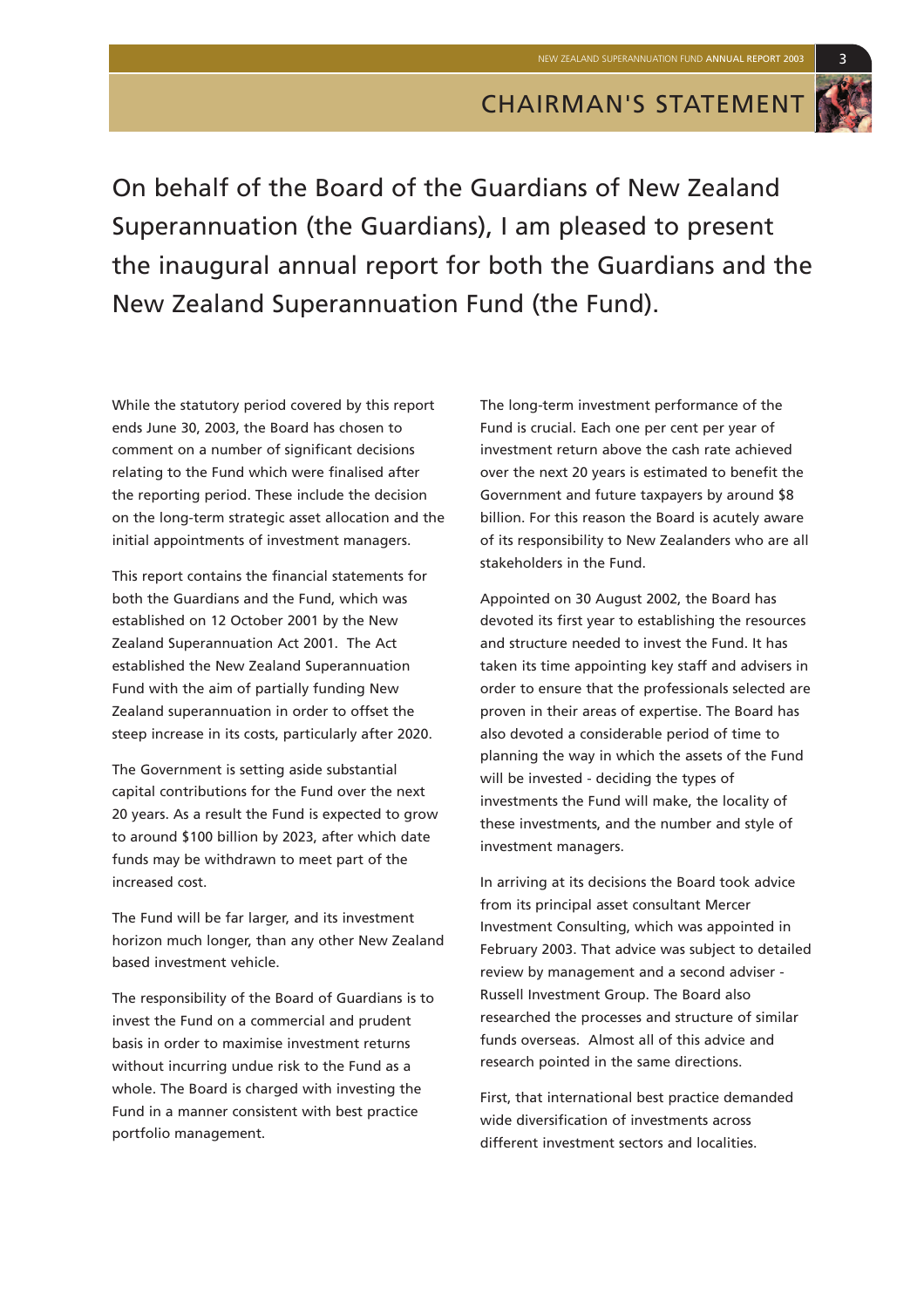### CHAIRMAN'S STATEMENT (CONTINUED)

Second, that the best way to maximise long-term returns is to invest a large proportion of the Fund in growth assets such as equities and property. While those assets can and will produce quite volatile investment returns over the short and medium term (fluctuating widely from period to period), over a 20-year period there is a very high probability that they will substantially outperform defensive assets such as cash and fixed interest investments. For this reason, the Fund's investment performance should not be judged over the short term.

Those key decisions have now been made and are detailed in the Asset Allocations section of this report. With the planning stage completed by July, the Board took responsibility for the assets of the Fund from late September 2003. The Fund has now moved onto the next stages of appointing investment managers for each key asset class and investing in those asset classes. Most of these appointments, which are subject to rigorous selection processes, should be completed during the current year. They will be reported on in detail in the second annual report.

The first year has been a period of intense activity to establish the organisation and to develop the investment structure of the Fund. I would like to thank the staff, advisers and my fellow Board members for the energy, commitment, experience, care and wise counsel they have applied to these critical and demanding activities.

David May

David May CHAIRMAN 28 October 2003

[Please note that more information on the Guardians and the Fund can be found on the Fund's website, www.nzsuperfund.co.nz]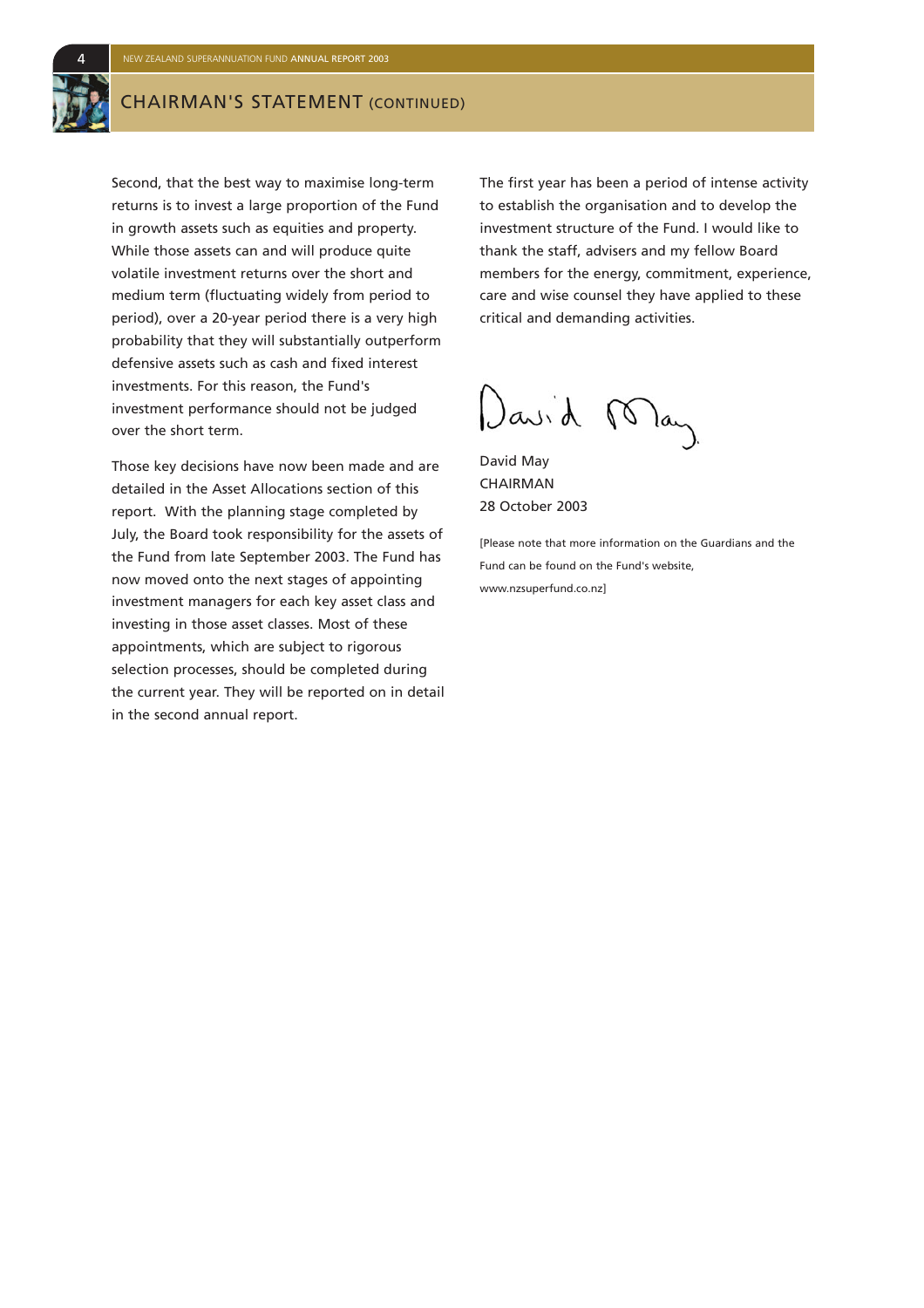REPORT FROM THE BOARD

#### THE SUPERANNUATION CHALLENGE

The Fund exists because of the Government's decision to build a pool of money that will help smooth the burgeoning costs of state-funded superannuation payments as the New Zealand population ages.



Source: NZ Treasury "Governance of Public Pension Funds: NZSF"

An ageing population means the cost of superannuation is expected to double over the next 50 years. To prepare for this, the Government is allocating an average of just over 1 per cent of annual GDP to the Fund over the next 20 years. By 2023, the Fund is expected to grow to around \$100 billion. Without this smoothing, the annual cost of providing superannuation to retired New Zealanders could be expected to more than double from the present 3.6 per cent of GDP to 8 per cent by 2050. This cost would be incurred by future taxpayers. The graph below illustrates the policy of seeking to smooth the cost of funding pensions on future taxpayers.



Source: NZ Treasury "Governance of Public Pension Funds: NZSF"

As the cost of providing New Zealand superannuation escalates, the Government will begin to draw money from the Fund to help smooth the impact on its finances. By law, no withdrawals can be made from the Fund before 2020. While it is expected that withdrawals will start after this time, the Fund will continue to exist and increase in size due to compounding investment returns into next century. The Fund is not intended to cover all the future costs of providing New Zealand superannuation entitlements, but rather help offset them.

#### ROLE OF THE GUARDIANS

Under the law, the Guardians' role is to manage the Fund, determine strategic asset allocations and appoint investment managers on a prudent and commercial basis consistent with:

- best practice portfolio management;
- maximising returns without undue risk to the portfolio as a whole; and
- avoiding prejudice to New Zealand's reputation as a responsible member of the world community.

The Board of the Guardians sets all policy for the Fund, including decisions on how the Fund's assets should be allocated. While accountable to Government, the Guardians and the Fund operate at arm's-length from Government. No directions (under S64 of the Act) were received from the Minister of Finance during the year.

The Guardians is committed to being as transparent in its activities as commercial sensitivities allow. A formal independent review of the performance of the Guardians will be carried out at least every five years and be reported to Parliament, while Treasury will monitor the activities of the Guardians on behalf of Government.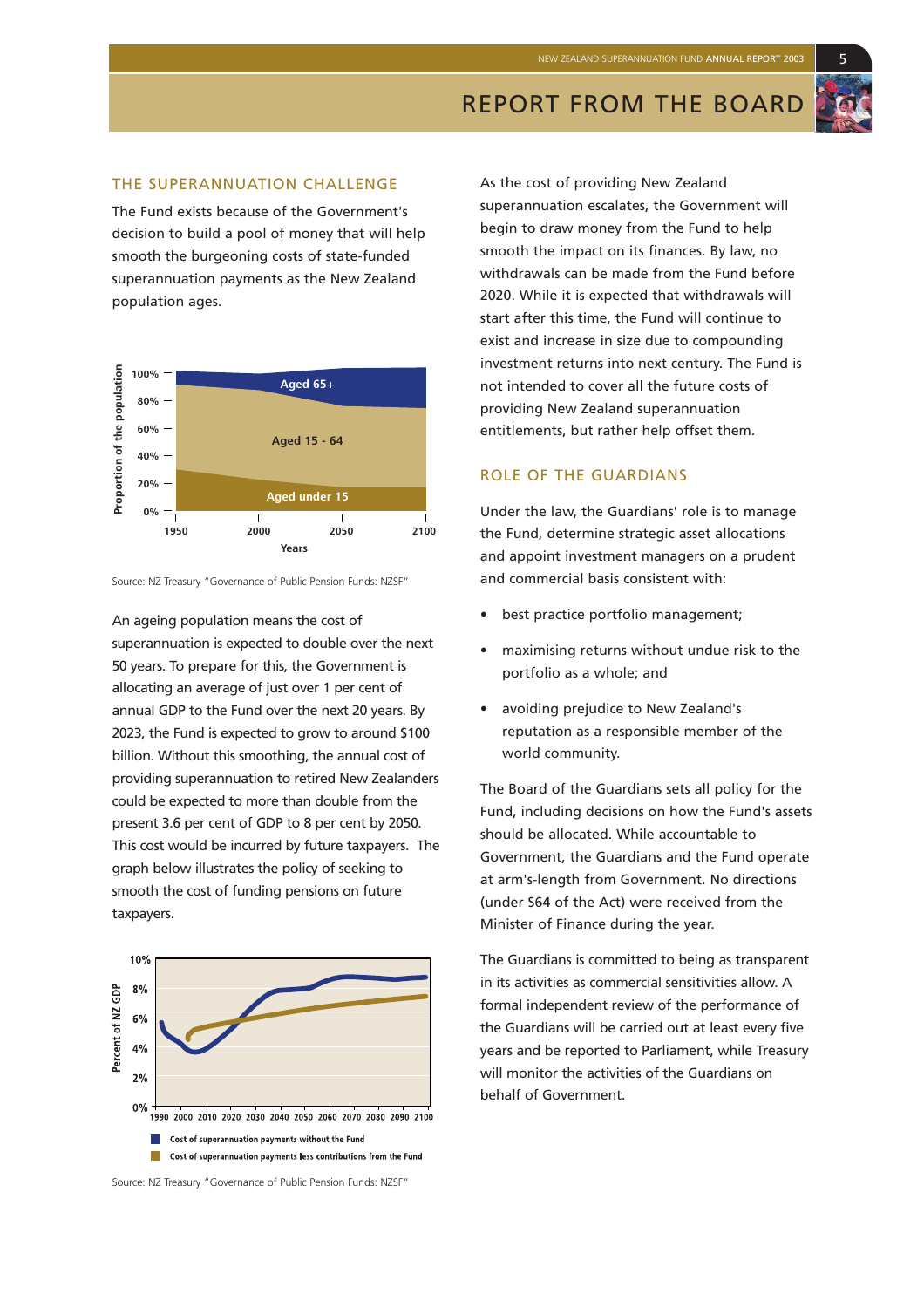### REPORT FROM THE BOARD (CONTINUED)

The Board members were appointed by Government on the basis of independent advice. They were chosen for their commitment to the Fund's goals, their experience and their mix of complementary skills.

The Board members, and the dates when their appointments expire, are:

**David May** (Chairman), the Deputy Chairman of the Government Superannuation Fund Authority, a Director of Southern Cross Medical Care Society, and the former Managing Director of the Colonial Group in New Zealand. (31 May 2007)

**Rt. Hon. Sir Douglas Graham** (Deputy Chairman), Chairman of the Lombard Group and director of Watercare Services. Practiced law 1965-84, Member of Parliament 1984-99, Minister of Justice 1990-98 responsible for company and securities law reform. (31 May 2007)

**Dr Michaela Anderson,** the Director of Policy and Research for the Association of Superannuation Funds in Australia. Prior to her role at ASFA, she was Manager of Policy Advice to the trustee of

the superannuation funds for NSW public sector employees. She participates in a range of government and industry committees and currently represents ASFA on the ASX Corporate Governance Council. (31 May 2006)

**Ira Bing,** a private investor with a strong investment banking background in Britain. He previously held senior positions in Europe with investment banking firm, Merrill Lynch. (31 May 2005)

**Brian Gaynor,** an independent investment analyst, a director of the New Zealand Investment Trust Plc. and a business columnist for the New Zealand Herald. He is a former stockbroker and member of the New Zealand Stock Exchange. (31 May 2006)

**Bridget Liddell,** formerly a Director of CS First Boston NZ and Chairperson of the Carter Holt Harvey Superannuation Fund. She has been a director of several New Zealand public companies, including Fisher and Paykel Appliances and Sky City Entertainment Group, and is the former Chief Executive of University of Auckland Development Ltd. (31 May 2005)

### THE GUARDIANS' MISSION STATEMENT

To assist in the provision of New Zealand Superannuation by maximising the long-term investment returns (gross of New Zealand tax) of the New Zealand Superannuation Fund. This will be achieved without taking undue risk for the Fund as a whole, in a manner which avoids prejudice to New Zealand's reputation as a responsible member of the world community, and using best practice portfolio management principles.

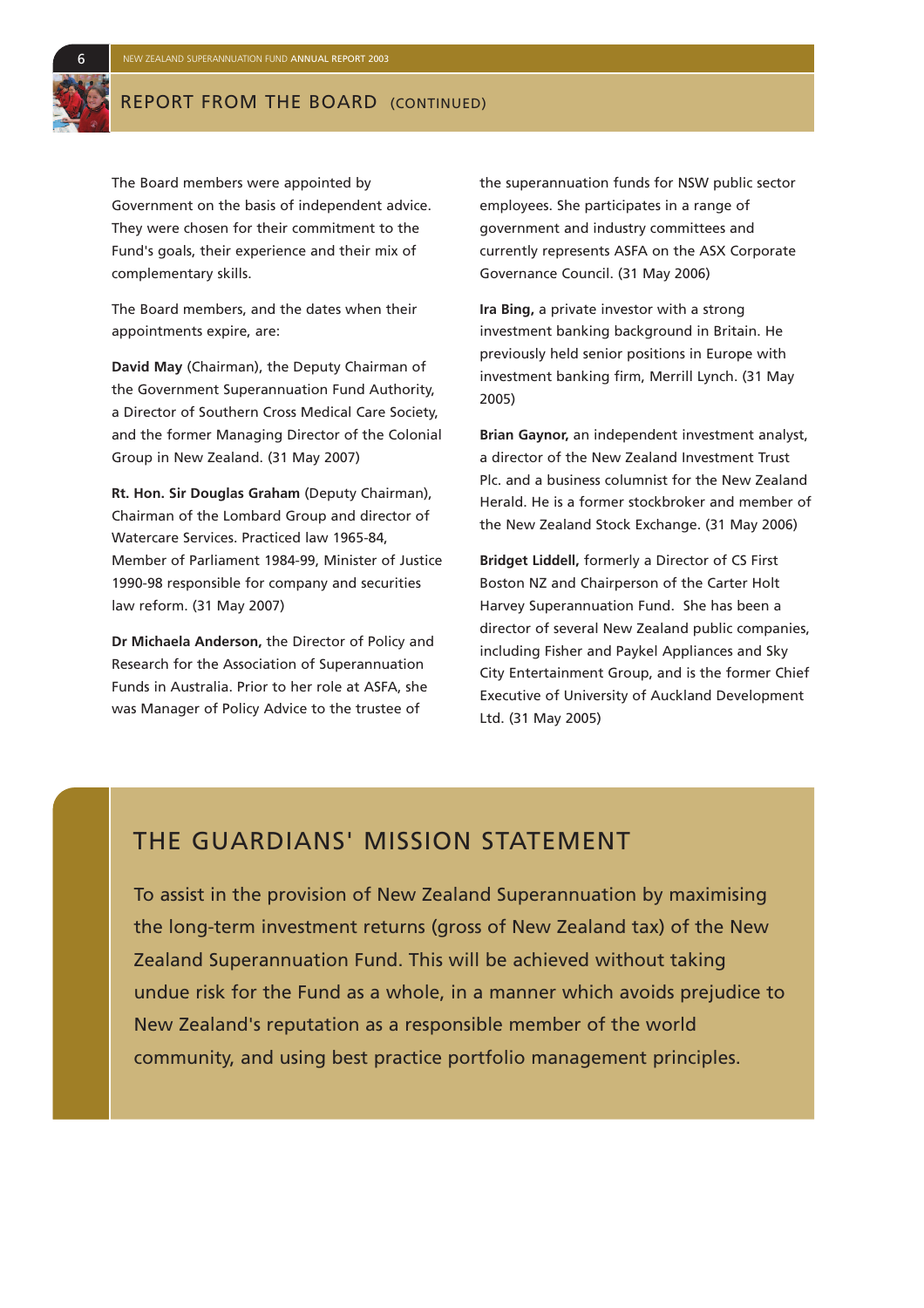#### IMPLEMENTATION AND APPOINTMENTS

From 9 September 2002, when the Board first met, through to 30 June 2003 the Guardians' main focus has been on establishing the infrastructure of the Fund. In the ten months of the financial year since the Guardians was established there have been 13 full meetings of the Board, and a significant number of Board committee meetings, to achieve the establishment of the Fund. This process has included:

- establishing committees of the Board and setting their terms of reference;
- selecting investment advisors to the Fund;
- appointing legal and tax advisors;
- preparing the Statement of Intent to Government for the 2002/3 and 2003/4 years;
- beginning the search for a custodian for the Fund's assets;
- hiring key staff, including the Chief Executive Officer;
- establishing the Fund's offices;
- beginning the process of setting the strategic asset allocation of the Fund and the construction of portfolios within each asset class.

After an intensive international search, Paul Costello was appointed Chief Executive Officer of the Fund, taking up his role on 31 March 2003. Mr Costello's role prior to his appointment was as Chief Executive of the Superannuation Trust of Australia.

After assisting the Board as a consultant, Tim Mitchell took up his role as Investment Manager on 1 April 2003. His previous roles were in funds management and public policy.

A small but highly skilled team is being established under the Chief Executive in the Fund's Auckland offices. This team's responsibilities include working with the Board on the outsourcing of investment management; monitoring performance in line with international best practice; and selecting, probing and reviewing advice. As the organisation grows, employment policies consistent with the principle of being a 'good employer', including an equal employment opportunities programme, will be incorporated.

Mercer Investment Consulting was appointed as the Fund's principal investment adviser in February, and Russell Investment Group was appointed in April to peer review Mercers' recommendations. Both firms have leading international reputations in this area. In March, the Fund appointed Deloitte Touche Tohmatsu as its tax advisor, and Phillips Fox as its legal advisor.

Following the 30 June reporting date, a number of important appointments have been made. In July BNP Paribas Securities Services was chosen as the Fund's custodian to provide safekeeping of its investment assets and settle all transactions undertaken by the appointed investment managers.

These firms were selected because of their strong presence in New Zealand and leading international reputations.

The first of an expected two dozen investment managers were chosen in September. As at 30 September 2003, AMP Henderson Global Investors and Brook Asset Management had been chosen to manage two of the four New Zealand equity mandates, and Barclays Global Investors had been chosen to manage the first of seven international equities mandates. All appointments have been made after rigorous selection processes.

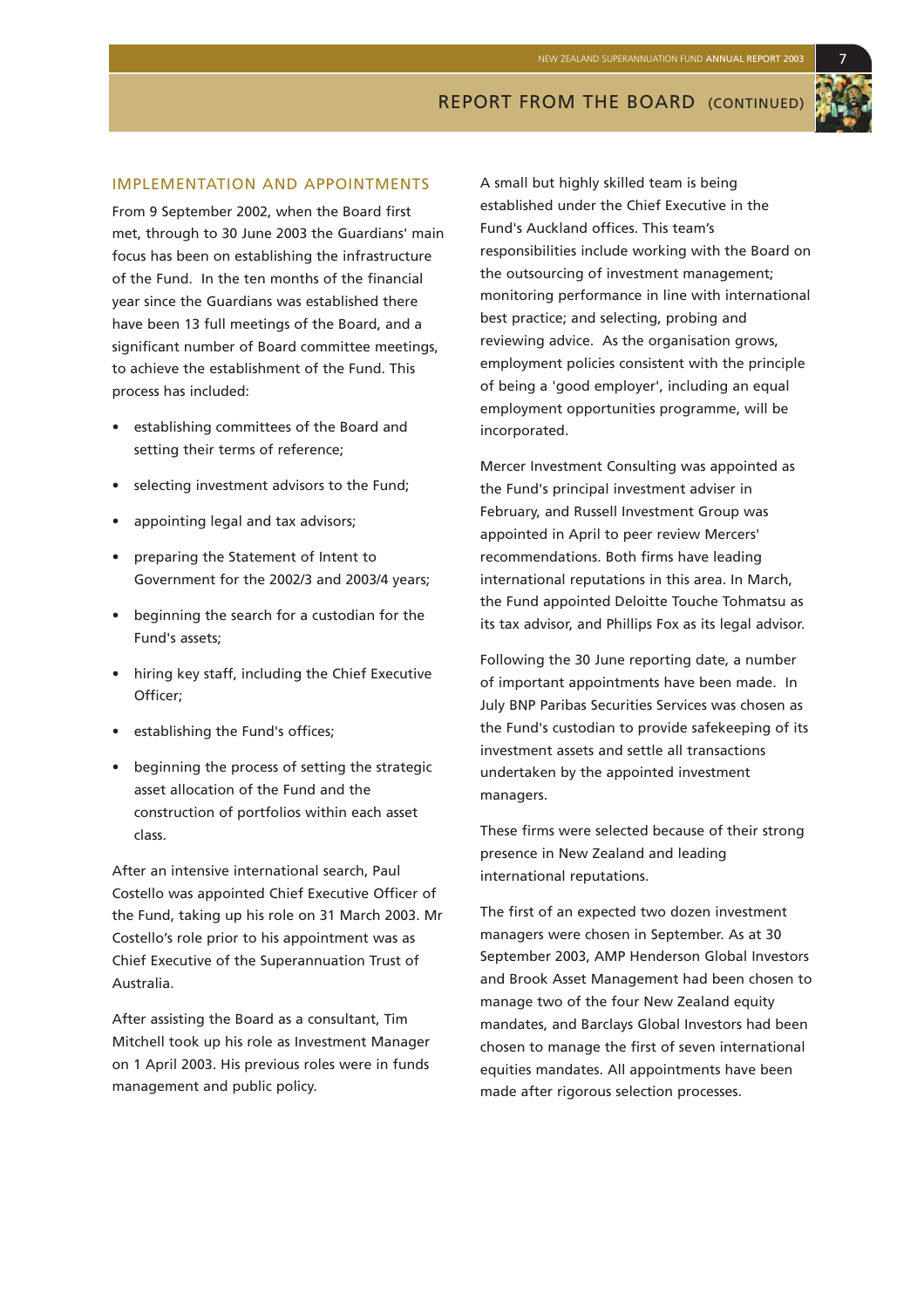

#### REPORT FROM THE BOARD (CONTINUED)

#### ASSET ALLOCATION

Following an extensive research process, the Board finalised the strategic asset allocation for the Fund in July 2003 and announced this publicly in mid-August. This allocation represents the basis for the long-term direction of the portfolio but will be reviewed annually and adjusted accordingly. The structure is set out below.

In setting this portfolio, the Board considered expert independent advice, in particular a detailed report prepared by the Guardians' principal advisers, Mercer Investment Consulting, which was subsequently peer reviewed by Russell Investment Group. The asset allocation decision is based on these reports, as well as a detailed review by the Fund's own management team.



These considerations took place over many months and involved testing how various portfolios would perform under a range of potential future economic conditions - whether periods of strong local and international economic growth, flat or negative growth, and high or low inflation rates.

The conclusion that growth assets offered the best opportunity for high returns over the long term encouraged the Guardians to allocate 80 per cent of the Fund's portfolio to these assets. At the same time, maintaining a 20 per cent allocation to fixed interest assets or bonds reduces the volatility of returns over shorter periods of time without materially reducing long-term returns.

This long-term horizon also means the Fund is well placed to weather the short-term volatilities associated with investing in businesses through the sharemarket - hence the significant weighting to equities, which over longer periods have offered investors higher returns than other forms of investment.

Around 22 per cent of the Fund's portfolio is expected to be invested in New Zealand. In 20 years these investments are expected to be worth \$22 billion. This includes \$7.6 billion in the local sharemarket and \$4.5 billion in other growth assets, including private equity, property, infrastructure and commodities. The Board will actively research opportunities to find appropriate high quality investments in these sectors.

Spreading the Fund's investments internationally and among different asset classes diversifies the portfolio and spreads risk, in line with international best practice.

The Fund's major performance target is to exceed, before New Zealand tax, the risk-free rate of return (i.e. the interest rate payable on cash) by an average of 2.5 per cent per year over rolling 20-year periods. It is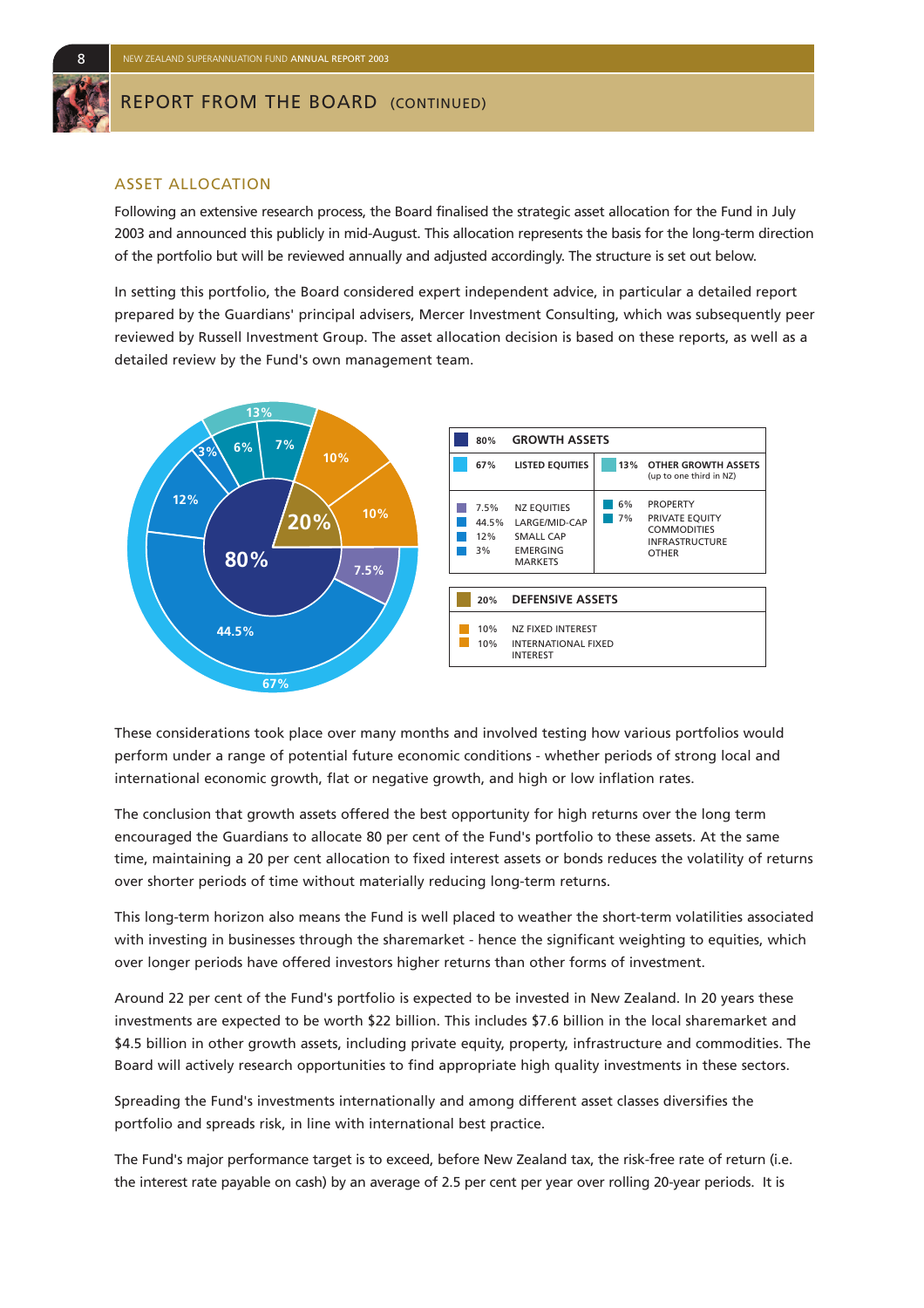expected that by assessing performance against this target over rolling five year periods, confidence will be able to be gained that the Fund is on track to achieve this long term objective.

Achieving this target would add an extra \$22 billion in investment returns over the next 20 years. While the Fund may better this target in some years, it may not reach it in others. Certainly in the Fund's first year of operations (2003/04) it is unlikely to achieve its target as most of the Fund's assets will be held in cash during the year, reflecting the time taken to progressively appoint and fund investment managers.

The target returns are being measured pre-tax because the ultimate aim of the Guardians is to maximise the Fund's returns for the benefit of the New Zealand Government and taxpayers. The Government will benefit from the Fund's total returns, including any tax paid on its investment income. This decision allows the Board to focus on maximising total investment returns through active management of assets rather than taxeffective passive management.

#### NZSF KEY POINTS

- Must grow over the long term for the benefit of all New Zealanders
- Wide spread of investments to maximise returns and reduce risk
- Long-term investment horizon means that shares offer the best trade-off between risk and return
- Independent board operating at arm's-length from Government
- Best practice investment management standards

The performance of the Fund's investment managers will be reviewed monthly by the Board against criteria such as the performance of their peers and their performance against benchmark

returns, depending on the type of asset class they are managing.

REPORT FROM THE BOARD (CONTINUED)

It is expected that around two dozen investment mandates will be established. Each asset class will have managers with specific investment mandates. The initial construction of the investment portfolio is as follows:

- Four New Zealand equities mandates;
- Seven international equities mandates;
- Two New Zealand fixed interest mandates;
- Three international fixed interest mandates;
- The number and type of mandates for property and illiquid assets will be determined following further analysis of market opportunities.

The first of these appointments was made in September 2003 and the Board expects to have completed most of the remaining appointments by June 2004.

The Fund has established a process to ensure a smooth transition of its assets from cash to the chosen investment managers, which will reduce the market impact of the transactions. At 30 June 2003, the Government had set aside \$1.9 billion as capital contributions to the Fund. This had not been paid into the Fund at that date as the investment structure had not been finalised. The assets remained under the control of Treasury and are treated as a receivable in the Fund accounts. All accumulated contributions (approximately \$2.4 billion) were transferred to the Guardians to become an asset of the Fund on 30 September 2003.

#### YEAR AHEAD

The year ended 30 June 2004 will see the focus shift from the establishment of the Fund to implementation. The significant majority of the first round of investment managers will be appointed and mechanisms for the review of the investment portfolio finalised.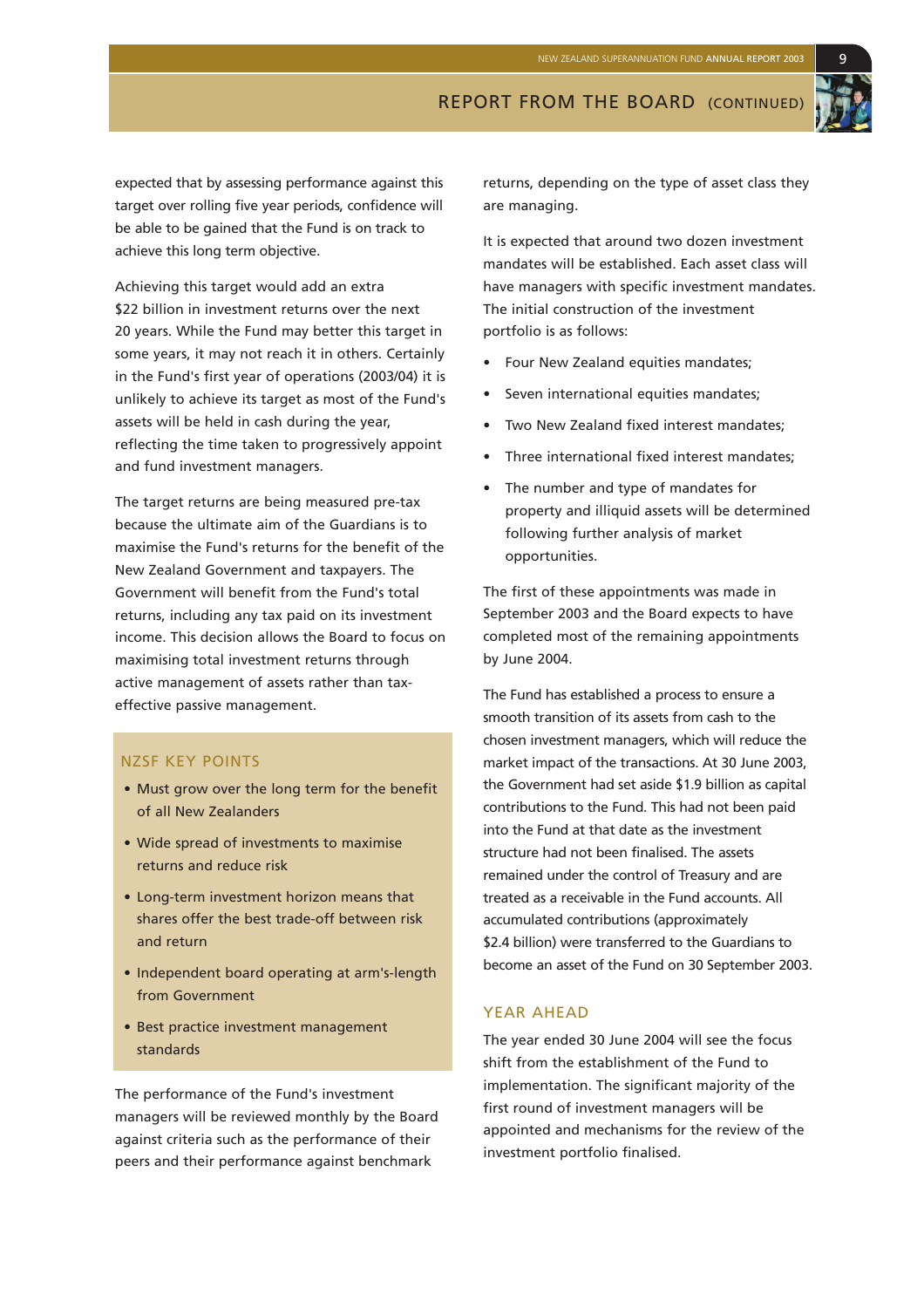

### STATEMENT OF GOVERNANCE AND ACCOUNTABILITY

#### ROLE OF THE BOARD

The Guardians of New Zealand Superannuation has a Board appointed by the Governor General upon the recommendation of an independent advisory group to the Minister of Finance. The Board is responsible for all decisions relating to the business of the Guardians and may delegate functions or powers to a committee of the Board or any other person with the exception of the following:

- the power of delegation;
- the power to grant an attorney;
- the power to appoint an investment manager;
- the power to appoint a custodian.

The broad governance responsibilities of the Board include:

- Communicating with the Minister and Treasury on planning and accounting to the Minister on progress against objectives;
- Communicating with stakeholders;
- Delegating responsibility for achievement of specific objectives to the Chief Executive and management;
- Monitoring organisational performance towards achieving objectives;
- Maintaining effective systems of internal control.

#### STRUCTURE OF GUARDIANS OF NEW ZEALAND SUPERANNUATION BOARD

The following have been appointed to the Board:

David May (Chairman), Rt. Hon. Sir Douglas Graham (Deputy Chairman), Dr Michaela Anderson, Ira Bing, Brian Gaynor and Bridget Liddell.

Further details of the directors are provided in Section 2 of this report.

#### BOARD COMMITTEES

The Board has set up a number of committees which have been delegated responsibility to develop and recommend policy and monitor compliance against

policies in the respective areas. The following committees have been set up:

- (i) Audit & Governance Committee (M Anderson [Chair], Sir Douglas Graham) which oversees the financial reporting of the Fund and the establishment of internal risk control policies;
- (ii) Manager Selection Committee (B Gaynor [Chair], I Bing, B Liddell) which coordinates the interviewing and appointment of investment managers;
- (iii) Responsible Investing Committee (I Bing [Chair], M Anderson, Sir Douglas Graham, B Liddell) which develops policy frameworks to meet both the requirement for an ethical investment policy and the appropriate exercise of the responsibility of the Guardians as a shareholder in many companies;
- (iv) Communications Committee (D May [Chair], B Gaynor) which develops policy and oversees the implementation of the Fund's communication with the wider community;
- (v) Employee and Remuneration Committee (D May [Chair], Sir Douglas Graham) which works with the Chief Executive on the development of employment-related policies and recommends employment terms for the CEO.

#### DIVISION OF RESPONSIBILITY BETWEEN THE BOARD AND MANAGEMENT

The Board sets policy and strategy and decides on the appointment of investment managers and key advisers. Management is concerned with implementing policy and overseeing the effective performance of the investment managers.

The Board has a Chief Executive, Paul Costello, to manage the operations of the Guardians of New Zealand Superannuation on their behalf. The board directs the Chief Executive by delegating responsibility and authority for the achievement of objectives through setting policy. The Chief Executive has responsibility for the appointment of other staff, in conjunction with the Employee and Remuneration Committee.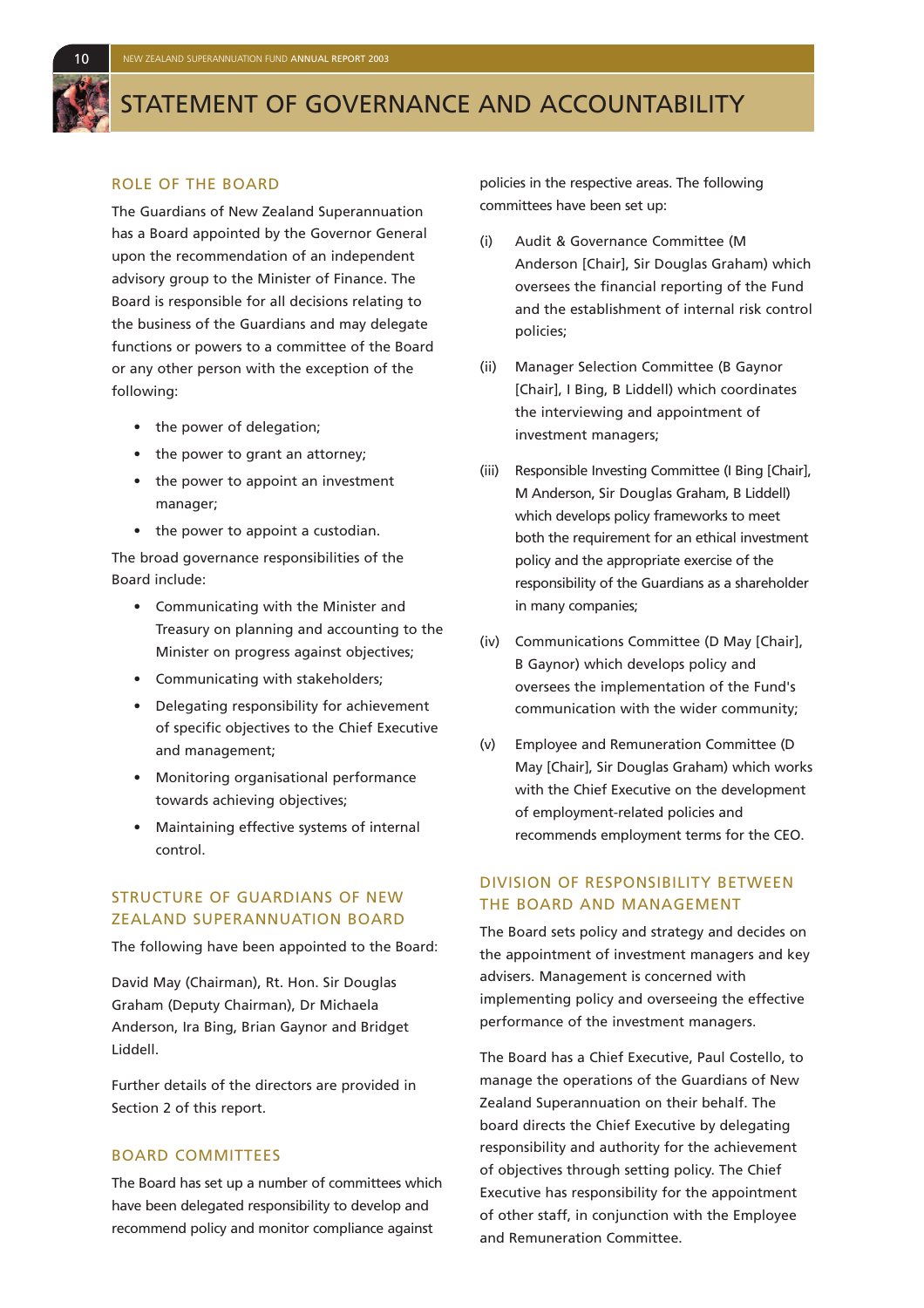## STATEMENT OF OBJECTIVES AND SERVICE PERFORMANCE

A Statement of Intent, which sets out the most important expected outcomes for the period ahead, was issued for the period from 30 August 2002 to 30 June 2005. The key objective for the period to 30 June 2003 was to establish the critical infrastructure of the Guardians and to complete search and appointment processes for key staff and advisors to enable the management and administration of the Fund.

Reports on progress against the key targets set down in the Statement of Intent were provided at the end of the March 2003 and June 2003 quarters. These are summarised as follows:

#### ESTABLISHMENT OF THE FUND'S INFRASTRUCTURE

An important challenge for the Board was to appoint key staff and provide the appropriate infrastructure for the organisation to meet its responsibilities.

| <b>ACTION</b>                                                                       | <b>TARGET PERIOD</b>  | <b>ACHIEVEMENT</b>                                                                                                                                                  |
|-------------------------------------------------------------------------------------|-----------------------|---------------------------------------------------------------------------------------------------------------------------------------------------------------------|
| Appoint short term contract staff to assist the<br>Board to establish a secretariat | December quarter 2002 | Completed on schedule                                                                                                                                               |
| Search for Chief Executive Officer                                                  | December quarter 2002 | Completed on schedule                                                                                                                                               |
| Appoint Chief Executive Officer                                                     | March quarter 2003    | Completed on schedule                                                                                                                                               |
| Secure temporary accommodation                                                      | December quarter 2002 | Completed on schedule                                                                                                                                               |
| Secure permanent accommodation                                                      | June quarter 2003     | Completed on schedule                                                                                                                                               |
| Appoint permanent staff                                                             | June quarter 2003     | Investment Manager appointed April<br>2003. Financial Controller and Office<br>Manager appointed early in 2003/4<br>year. Search for additional staff is<br>ongoing |

#### INVESTMENT MANAGEMENT

Simultaneously the Board began the process of identifying appropriately qualified and experienced organisations to assist in creating the investment portfolio of the Fund.

| <b>ACTION</b>                                                                                                                   | <b>TARGET PERIOD</b>                 | <b>ACHIEVEMENT</b>                                                                                                          |
|---------------------------------------------------------------------------------------------------------------------------------|--------------------------------------|-----------------------------------------------------------------------------------------------------------------------------|
| Search for investment advisors                                                                                                  | December quarter 2002                | Completed on schedule                                                                                                       |
| Appoint investment advisors                                                                                                     | March quarter 2003                   | Mercer Investment Consulting<br>appointed as principal advisor and<br>Russell Investment Group as peer<br>reviewer in April |
| Undertake research into risk and return,<br>best practice, ethical investment, market<br>entry strategy, New Zealand investment | December quarter 2002<br>and ongoing | Research undertaken on comparable<br>international funds and further<br>projects underway                                   |
| Determine strategic asset allocation                                                                                            | June quarter 2003                    | Completed in July and announced<br>August 2003                                                                              |
| Determine portfolio construction                                                                                                | June quarter 2003                    | Completed in July and announced<br>August 2003                                                                              |
| Search for and appoint manager selection advisors                                                                               | June quarter 2003                    | Mercer Investment Consulting<br>appointed on schedule                                                                       |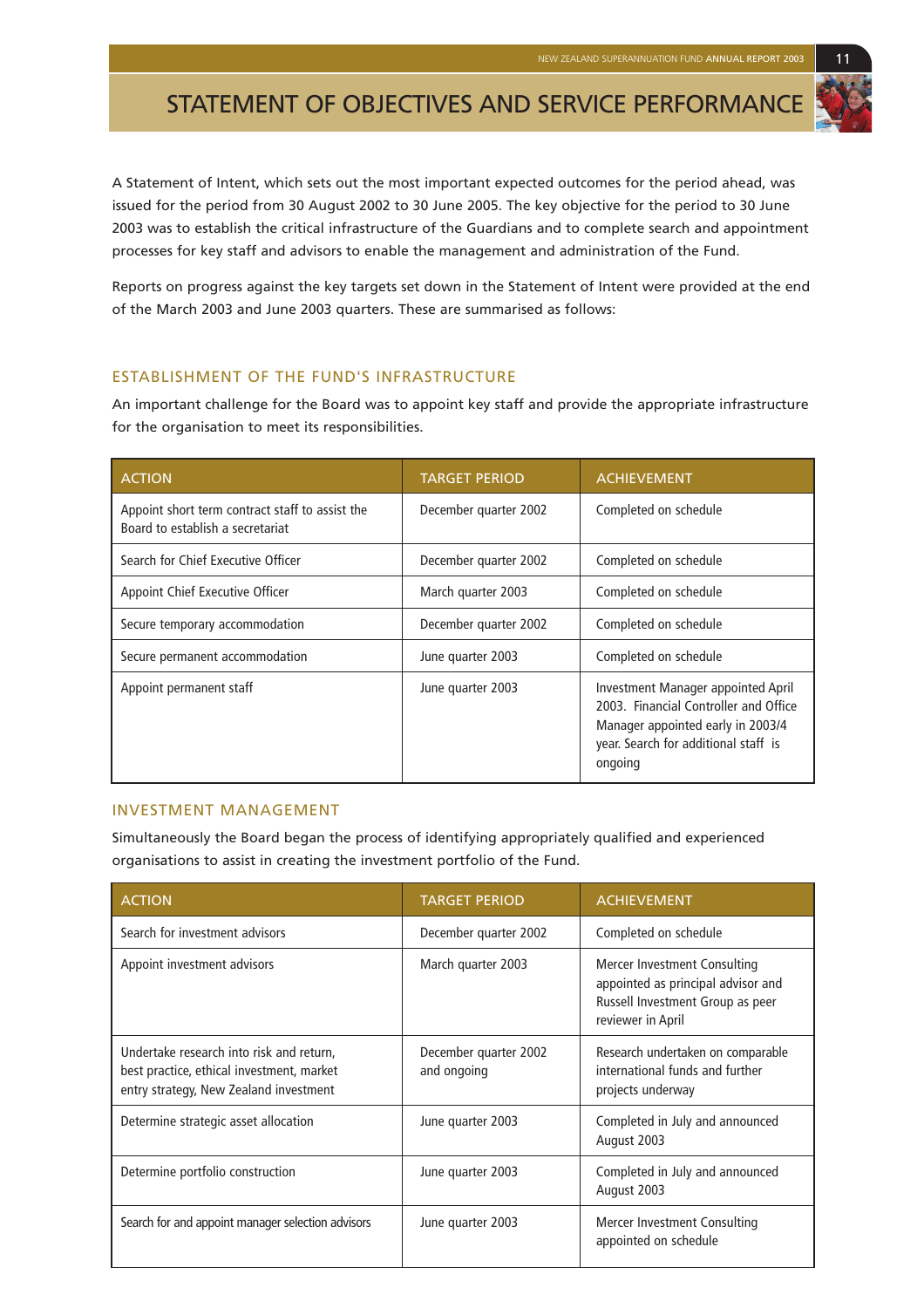

### STATEMENT OF OBJECTIVES AND SERVICE PERFORMANCE (CONTINUED)

#### APPOINTMENT OF OTHER ADVISORS

The Board also identified the need to appoint other key advisors to enable it to meet its statutory obligations.

| <b>ACTION</b>                     | <b>TARGET PERIOD</b>  | <b>ACHIEVEMENT</b>                                                                                          |
|-----------------------------------|-----------------------|-------------------------------------------------------------------------------------------------------------|
| Search for legal and tax advisors | December quarter 2002 | Completed on schedule                                                                                       |
| Appoint legal and tax advisors    | March quarter 2003    | Completed with Phillips Fox<br>appointed as legal adviser and<br>Deloitte Touche Tohmatsu<br>as tax adviser |

#### ACCOUNTABILITY & COMMUNICATION

The Board also recognises the need to timely accountability and the need to be proactive in communicating its activities. A website, www.nzsuperfund.co.nz, has been established to inform as wide an audience as possible of the Fund's rationale and activities.

| <b>ACTION</b>                                                           | <b>TARGET PERIOD</b>                           | <b>ACHIEVEMENT</b>    |
|-------------------------------------------------------------------------|------------------------------------------------|-----------------------|
| Prepare interim Statement of Intent                                     | March quarter 2003                             | Completed on schedule |
| Prepare annual Statement of Intent for period<br>commencing 1 July 2003 | June quarter 2003                              | Completed on schedule |
| Report to Minister and Treasury                                         | Quarterly ongoing and as<br>otherwise required | Completed on schedule |
| Report activities through press releases<br>following Board meetings    | Monthly, or as required                        | Completed on schedule |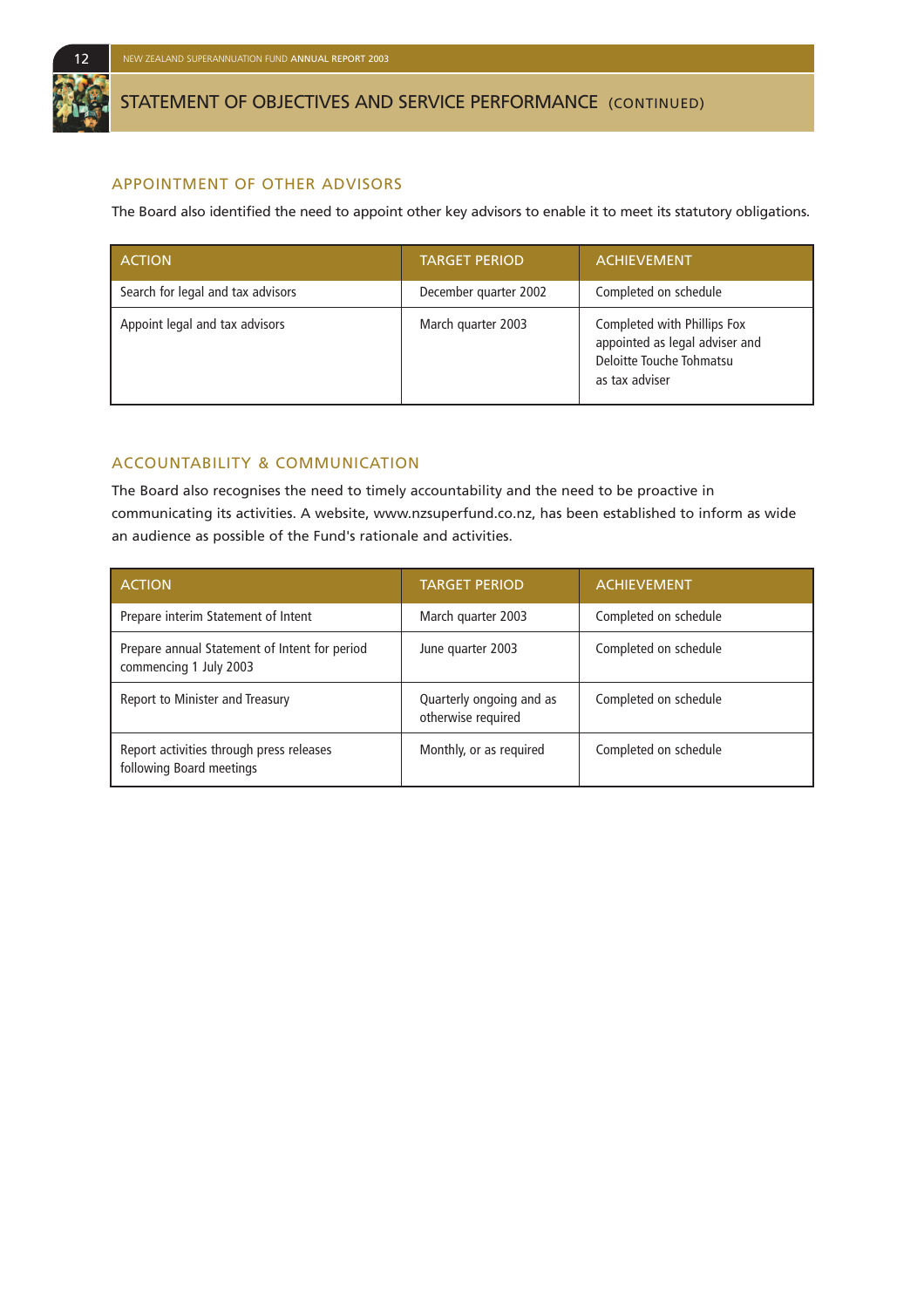# FINANCIAL STATEMENTS 2003

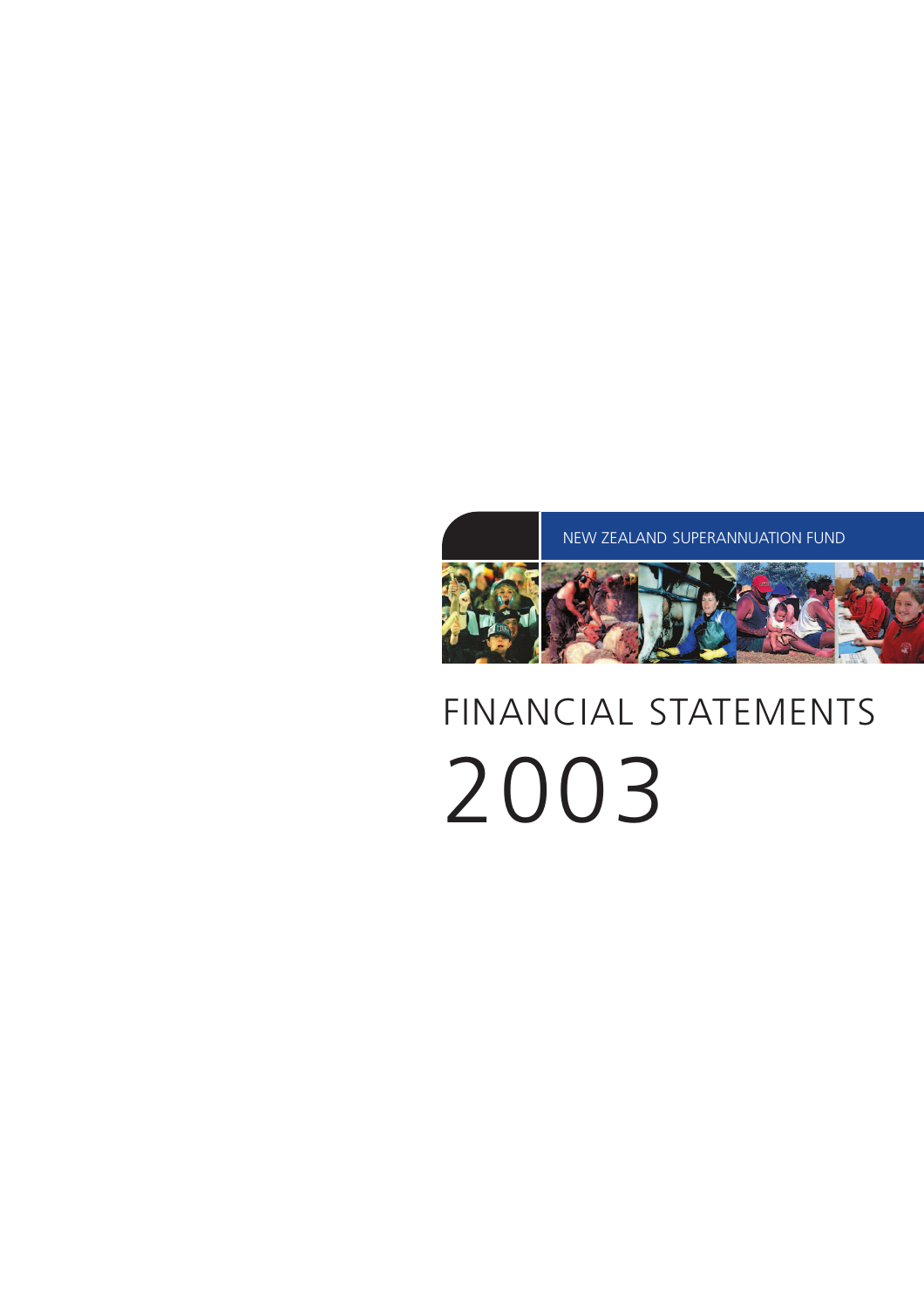# STATEMENT OF RESPONSIBILITY

FOR THE YEAR ENDED 30 JUNE 2003

The Board and management of Guardians of New Zealand Superannuation accept responsibility for the preparation of the annual Financial Statements of the New Zealand Superannuation Fund and the judgements used in them.

The Board and management of Guardians of New Zealand Superannuation accept responsibility for establishing and maintaining a system of internal control designed to provide reasonable assurance as to the integrity and reliability of financial and non financial reporting of the New Zealand Superannuation Fund.

In the opinion of the Board and management of Guardians of New Zealand Superannuation, relying on information provided to them by The Treasury, and reflected in the Crown Financial Statements, the annual Financial Statements for the year ended 30 June 2003 fairly reflect the financial position and operations of the New Zealand Superannuation Fund.

)avid lan

**Chairperson** Chairperson Chairperson Chairperson **David May Paul Costello** 

**22 October 2003 22 October 2003**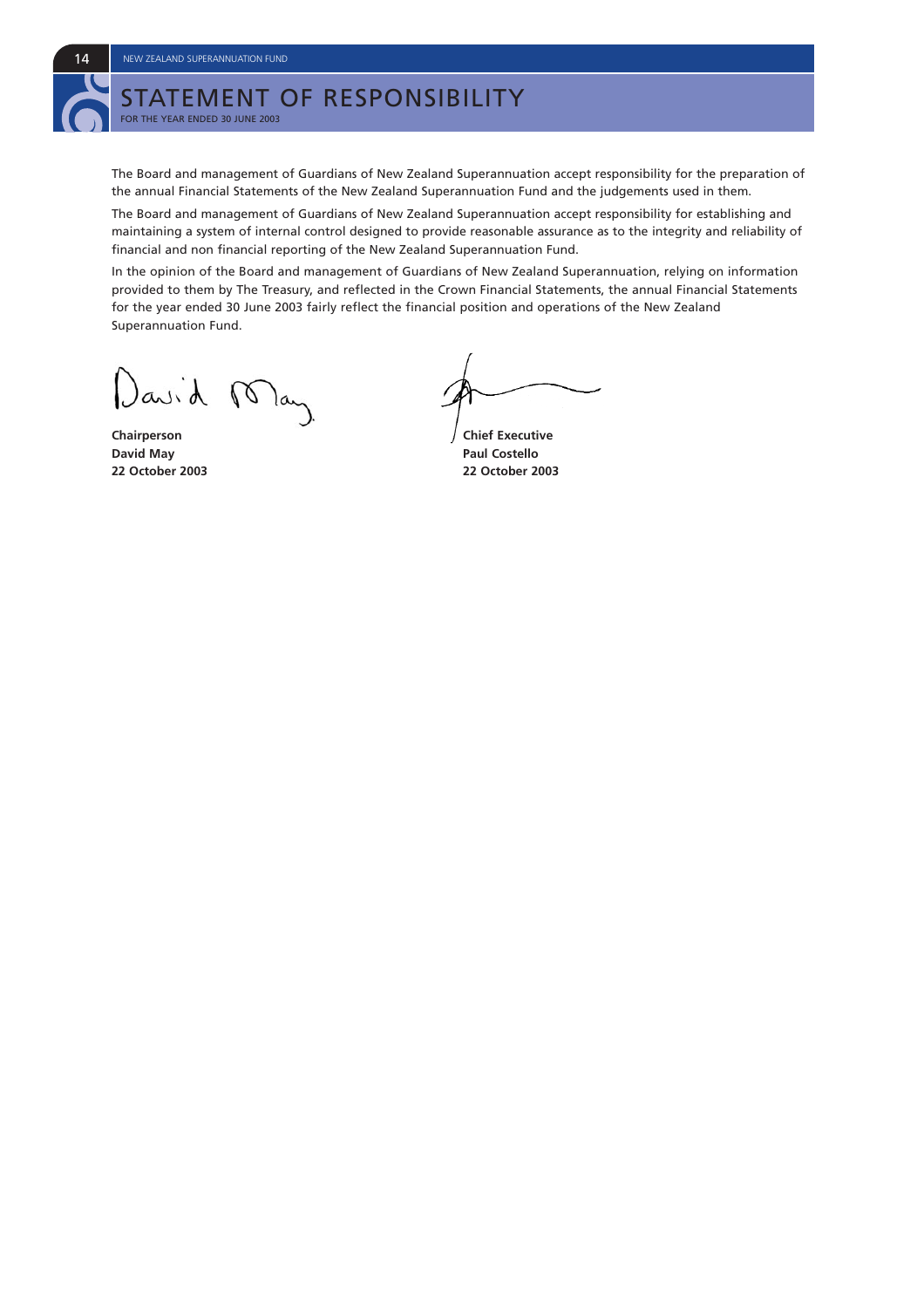#### **REPORTING ENTITY**

These are the financial statements of the New Zealand Superannuation Fund, a fund created under S37 of the New Zealand Superannuation Act 2001. This Act commenced on 12 October 2001.

The New Zealand Fund is managed and administered by Guardians of New Zealand Superannuation. Guardians of New Zealand Superannuation was established as a new Crown entity by section 48 of the New Zealand Superannuation Act 2001 and became operative from 30 August 2002.

Annual capital contributions are to be made by Government into the New Zealand Superannuation Fund for investment for the purpose of paying New Zealand superannuation.

Until Guardians of New Zealand Superannuation was in a position to manage the assets of the New Zealand Superannuation Fund accrued capital contributions have been set aside at the New Zealand Debt Management Office. These contributions had not been paid to the New Zealand Superannuation Fund at balance date.

These financial statements have been prepared in accordance with the Financial Reporting Act 1993.

#### **MEASUREMENT BASE**

The financial statements have been prepared on an historical cost basis.

#### **ACCOUNTING POLICIES**

The following particular accounting policies which materially affect the measurement of financial performance and financial position have been applied:

#### **a) Budget figures**

The budget was included in the Statement of Intent of the Guardians of New Zealand Superannuation and was approved by Guardians of New Zealand Superannuation on behalf of the New Zealand Superannuation Fund for the year.

#### **b) Capital contributions**

#### **(i) Fund capital contributions**

The Crown is required to make contributions to the New Zealand Superannuation Fund in accordance with sections 42 to 44 inclusive of the New Zealand Superannuation Act 2001. These contributions are treated as capital contributions for accounting purposes.

#### **(ii) Superannuation annual expense payments**

The Minister of Finance, under section 45 of the New Zealand Superannuation Act 2001, must ensure that sufficient money is transferred into the New Zealand Superannuation Fund in each year to meet the net cost of New Zealand Superannuation entitlements. For accounting purposes these transfers are treated as capital contributions and are offset by capital withdrawals.

#### **c) Capital withdrawals**

#### **(i) Fund capital withdrawals**

In terms of S47 of the New Zealand Superannuation Act 2001 no withdrawals of Fund Capital are permitted in any financial year before 1 July 2020.

#### **(ii) Superannuation annual expense payments**

The net cost of New Zealand Superannuation entitlements are treated as capital withdrawals for accounting purposes. These amounts equate to the associated capital contributions and are offset in the financial statements.

The payment of New Zealand Superannuation is an expense of the Crown and is recorded separately in the Crown Financial Statements.

#### **d) Goods and Services Tax (GST)**

All items in the financial statements are exclusive of GST.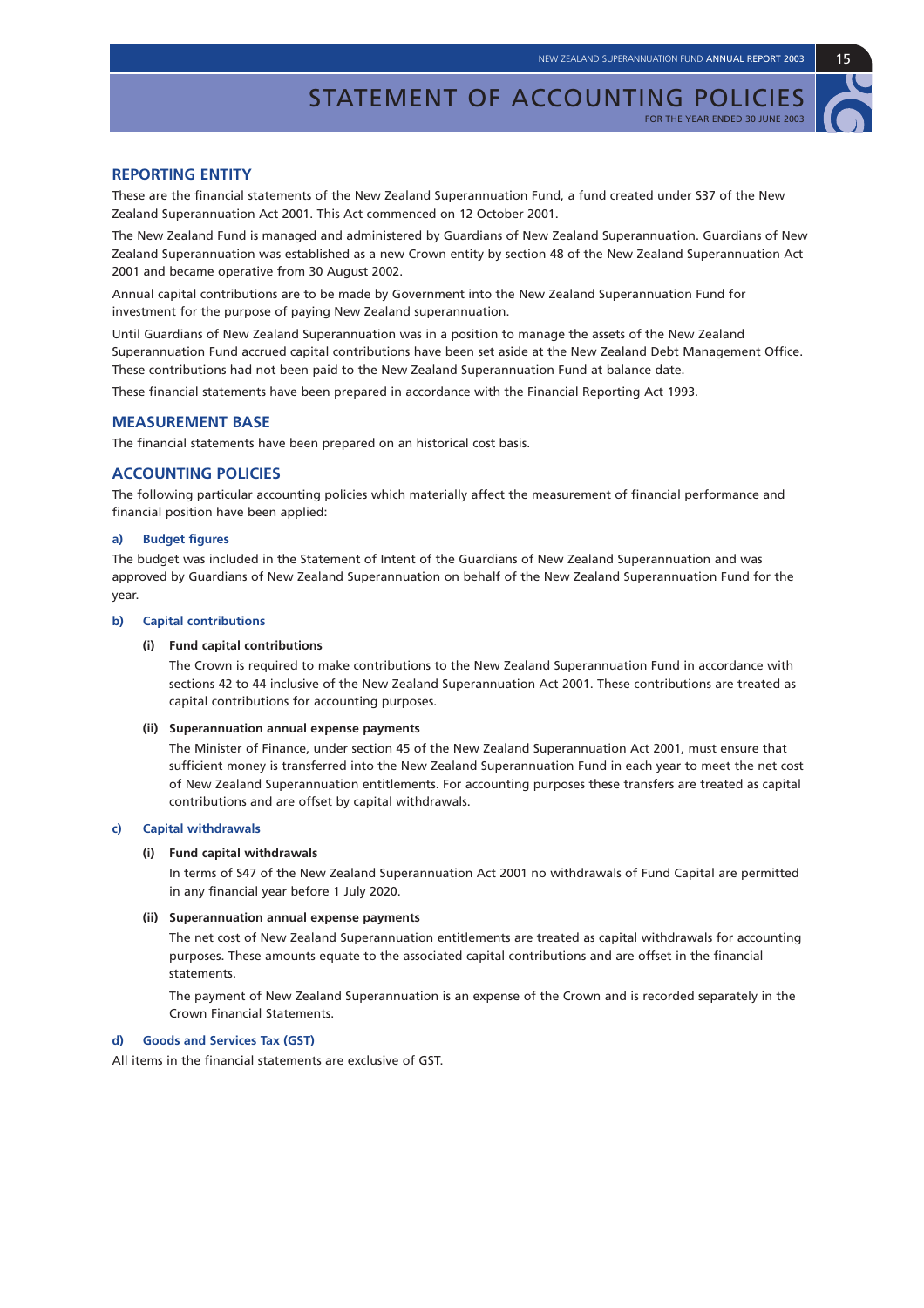# STATEMENT OF ACCOUNTING POLICIES (CONTINUED)

FOR THE YEAR ENDED 30 JUNE 2003

#### **e) Taxation**

In accordance with S76 of the Act the New Zealand Superannuation Fund is treated as if it is a body corporate for tax purposes and is therefore subject to income tax on any income derived from investments, and that income is to be treated as gross income of the Fund under the Income Tax Act 1994.

#### **f) Accounts receivable**

At balance date the receivable is recorded at book value which equates to its expected realisable value.

#### **g) Financial instruments**

The New Zealand Superannuation Fund will be a party to financial instruments as part of its normal operations. These financial instruments will include bank accounts, short-term deposits, investments, debtors and creditors. All financial instruments will be recognised in the statement of financial position and all revenues and expenses in relation to financial instruments will be recognised in the statement of financial performance.

Short term deposits and investments will be recorded at net market value and all other financial instruments will be shown at their estimated fair value.

#### **h) Statement of cash flows**

*Cash* means cash balances on hand, held in bank accounts, demand deposits and other highly liquid investments in which the New Zealand Superannuation Fund invests as part of its day-to-day cash management.

*Operating activities* include all activities other than investing and financing activities. The cash inflows include all receipts from investment income and any other sources of revenue that supports the New Zealand Superannuation Fund's operating activities. Cash outflows include payments made to investment managers, custodians and for taxes.

*Investing activities* are those activities relating to the acquisition, holding and disposal of investments and property, plant and equipment.

*Financing activities* are those activities relating to changes in equity and debt capital structure of the New Zealand Superannuation Fund.

#### **i) Reporting period**

The reporting period is for the 12 months ended 30 June 2003. Comparative figures are for the period from commencement to 30 June 2002.

#### **j) Changes in accounting policies**

There were no changes in accounting policies during the year.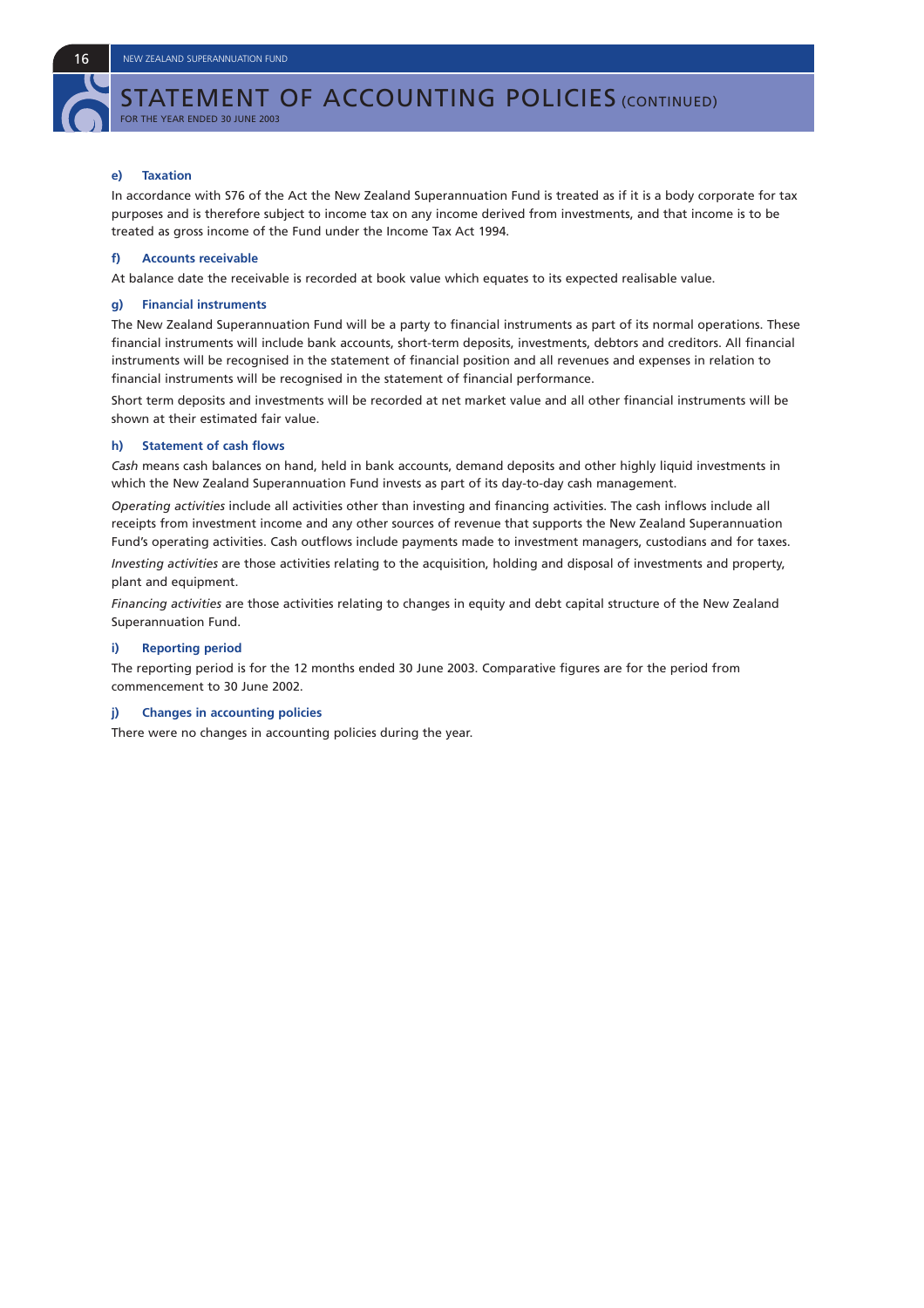# STATEMENT OF FINANCIAL PERFORMANCE

FOR THE YEAR ENDED TO 30 JUNE 2003

| <b>NET SURPLUS FOR THE PERIOD</b> |             | ۰                        | ۰                        | $\overline{\phantom{a}}$ |
|-----------------------------------|-------------|--------------------------|--------------------------|--------------------------|
| Expenses                          |             | $\overline{\phantom{a}}$ | $\overline{\phantom{a}}$ | $\overline{\phantom{a}}$ |
| Income                            |             | ۰                        | ۰                        | $\overline{\phantom{0}}$ |
|                                   |             | \$m                      | \$m                      | \$m                      |
|                                   |             | 2003                     | 2003                     | 2002                     |
|                                   |             | 12 MTHS                  | 12 MTHS                  | 9 MTHS                   |
|                                   | <b>NOTE</b> | <b>ACTUAL</b>            | <b>BUDGET</b>            | <b>ACTUAL</b>            |
|                                   |             |                          |                          |                          |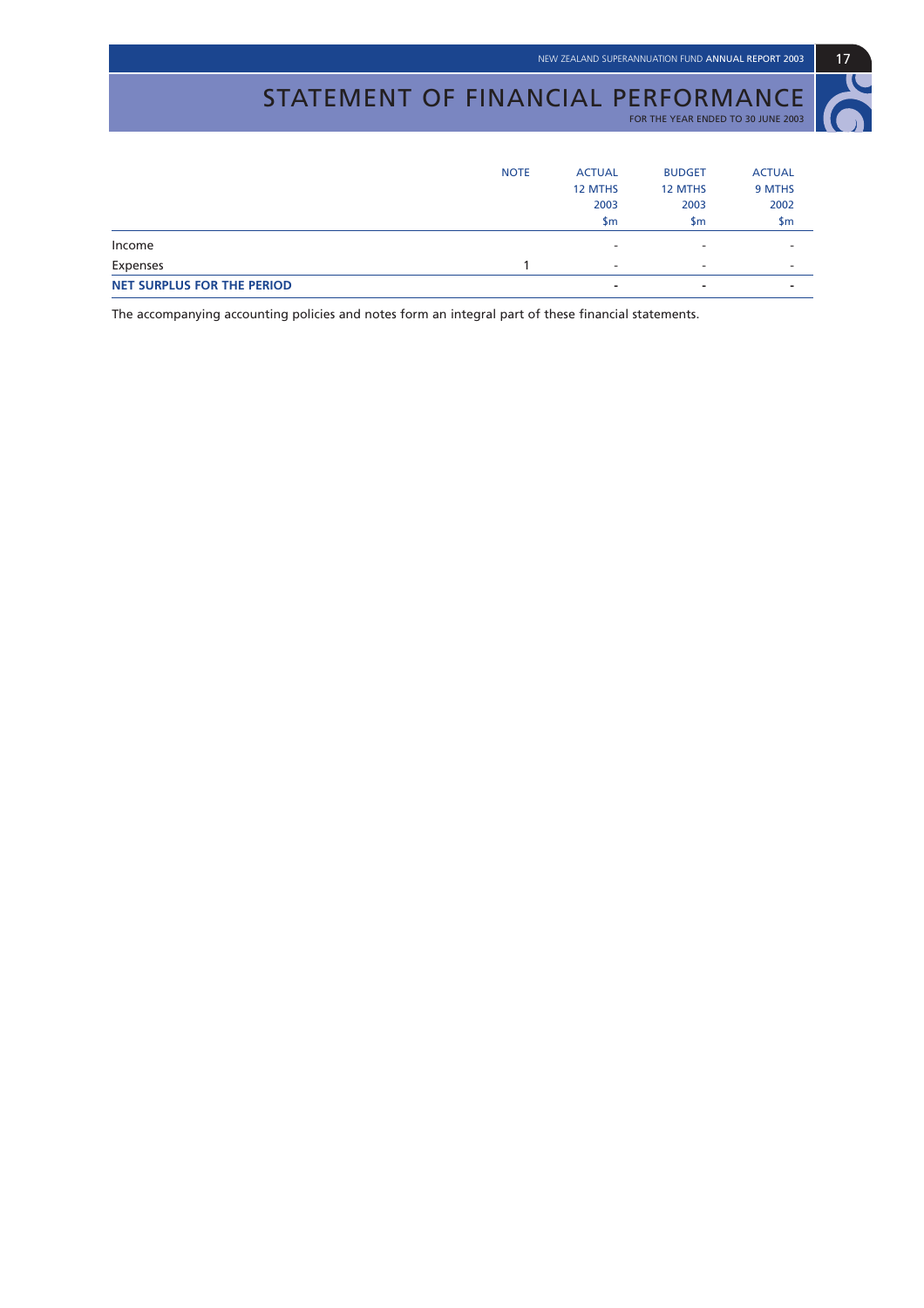# STATEMENT OF MOVEMENTS IN TAXPAYERS' EQUITY<br>for the year ended 30 june 2003

|                                                              | <b>NOTE</b> | <b>ACTUAL</b><br>2003<br>\$m | <b>BUDGET</b><br>2003<br>$\mathsf{sm}$ | <b>ACTUAL</b><br>2002<br>\$m |
|--------------------------------------------------------------|-------------|------------------------------|----------------------------------------|------------------------------|
| <b>PUBLIC EQUITY AS AT 1 JULY 2002</b>                       |             | 615                          | 616                                    |                              |
| Net surplus for the period                                   |             |                              | ۰                                      |                              |
| <b>TOTAL RECOGNISED REVENUES AND EXPENSES FOR THE PERIOD</b> |             |                              | -                                      |                              |
| Capital contributions receivable                             |             | 1,269                        | 1,257                                  | 615                          |
| PUBLIC EQUITY AS AT 30 JUNE 2003                             |             | 1,884                        | 1,873                                  | 615                          |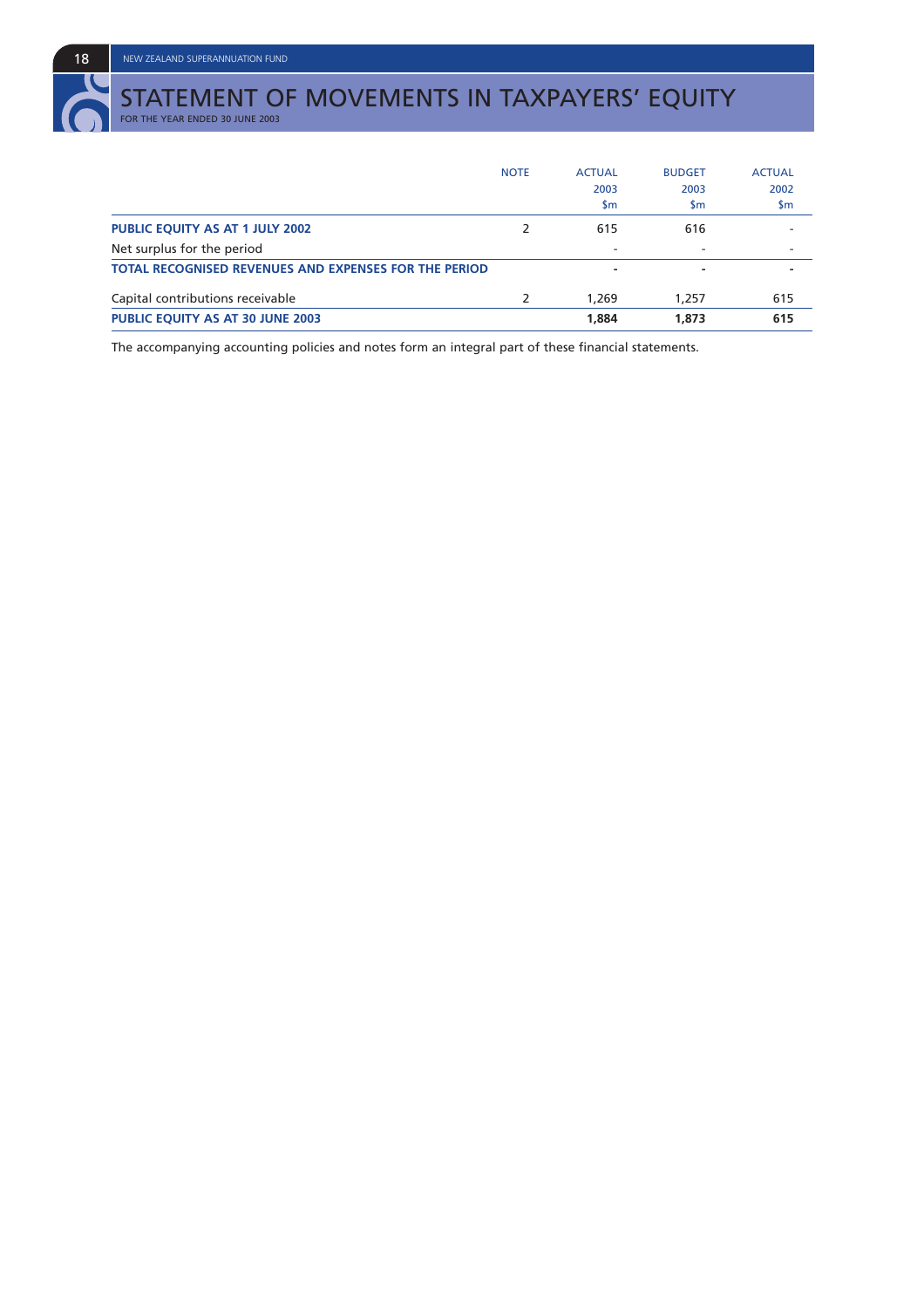#### STATEMENT OF FINANCIAL POSITION AS AT 30 JUNE 2003



|                             | <b>NOTE</b> | <b>ACTUAL</b><br>2003<br>\$m\$ | <b>BUDGET</b><br>2003<br>\$m | <b>ACTUAL</b><br>2002<br>\$m\$ |
|-----------------------------|-------------|--------------------------------|------------------------------|--------------------------------|
| <b>ASSETS</b>               |             |                                |                              |                                |
| <b>Current assets</b>       |             |                                |                              |                                |
| Receivable                  | 2           | 1,884                          | 1,873                        | 615                            |
| <b>Total current assets</b> |             | 1,884                          | 1,873                        | 615                            |
| <b>Total assets</b>         |             | 1,884                          | 1,873                        | 615                            |
| <b>NET ASSETS</b>           |             | 1,884                          | 1,873                        | 615                            |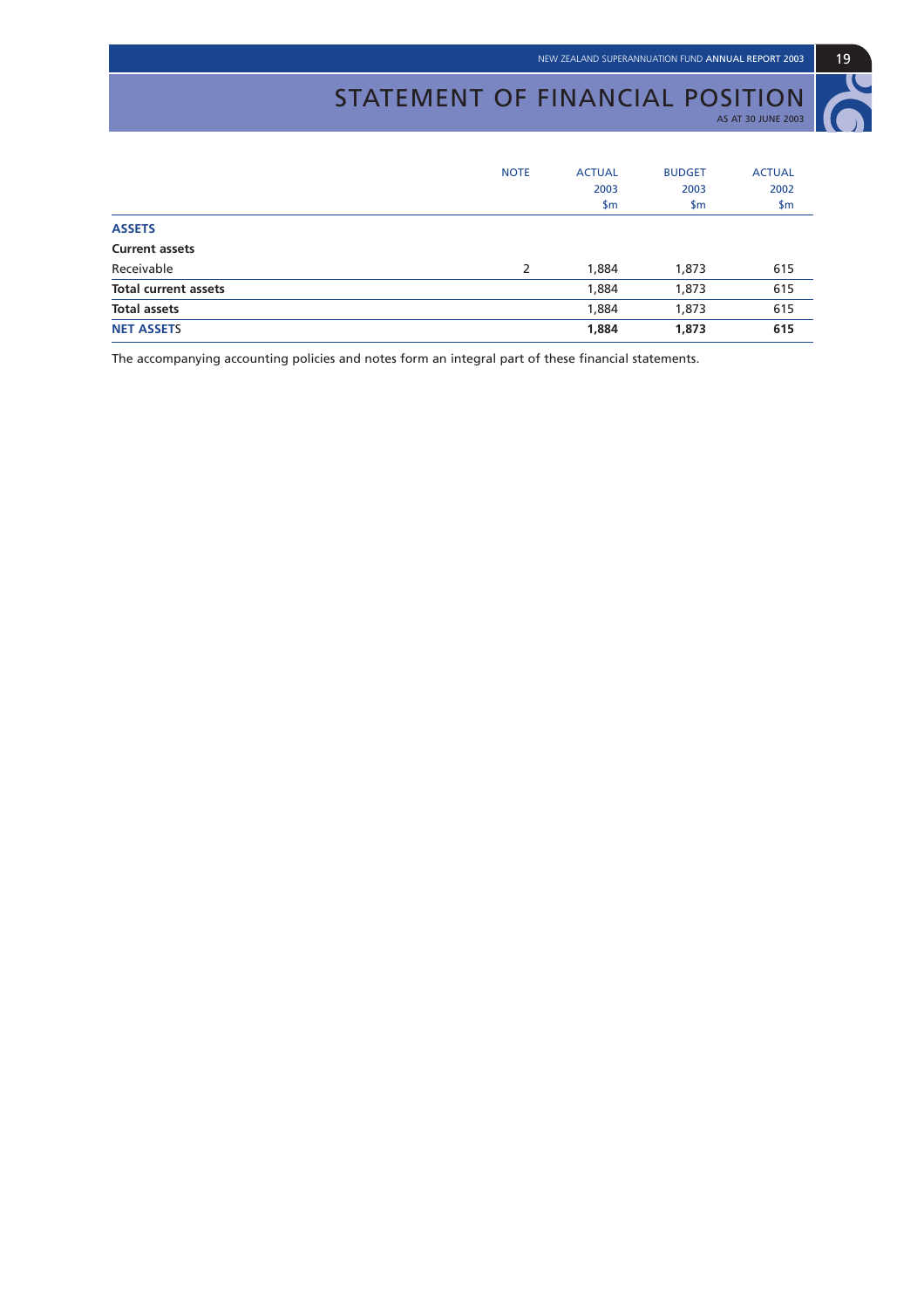**20** NEW ZEALAND SUPERANNUATION FUND

# STATEMENT OF CASH FLOWS FOR THE YEAR ENDED 30 JUNE 2003

|                                             | <b>NOTE</b> | <b>ACTUAL</b>            | <b>BUDGET</b>            | <b>ACTUAL</b> |
|---------------------------------------------|-------------|--------------------------|--------------------------|---------------|
|                                             |             | 12 MTHS                  | 12 MTHS                  | 9 MTHS        |
|                                             |             | 2003                     | 2003                     | 2002          |
|                                             |             | \$m                      | $\mathsf{sm}$            | $\mathsf{Sm}$ |
| <b>CASH FLOWS FROM OPERATING ACTIVITIES</b> |             |                          |                          |               |
| Net cash inflow from operating activities   |             | $\overline{\phantom{a}}$ | $\overline{\phantom{a}}$ |               |
| <b>CASH FLOWS FROM INVESTING ACTIVITIES</b> |             |                          |                          |               |
| Net cash outflow from investing activities  |             |                          | $\overline{\phantom{a}}$ |               |
| <b>CASH FLOWS FROM FINANCING ACTIVITIES</b> |             |                          |                          |               |
| Net cash inflow from financing activities   |             |                          |                          |               |
| Net increase (decrease) in cash held        |             |                          | ٠                        |               |
| <b>CLOSING CASH BALANCE</b>                 |             |                          |                          |               |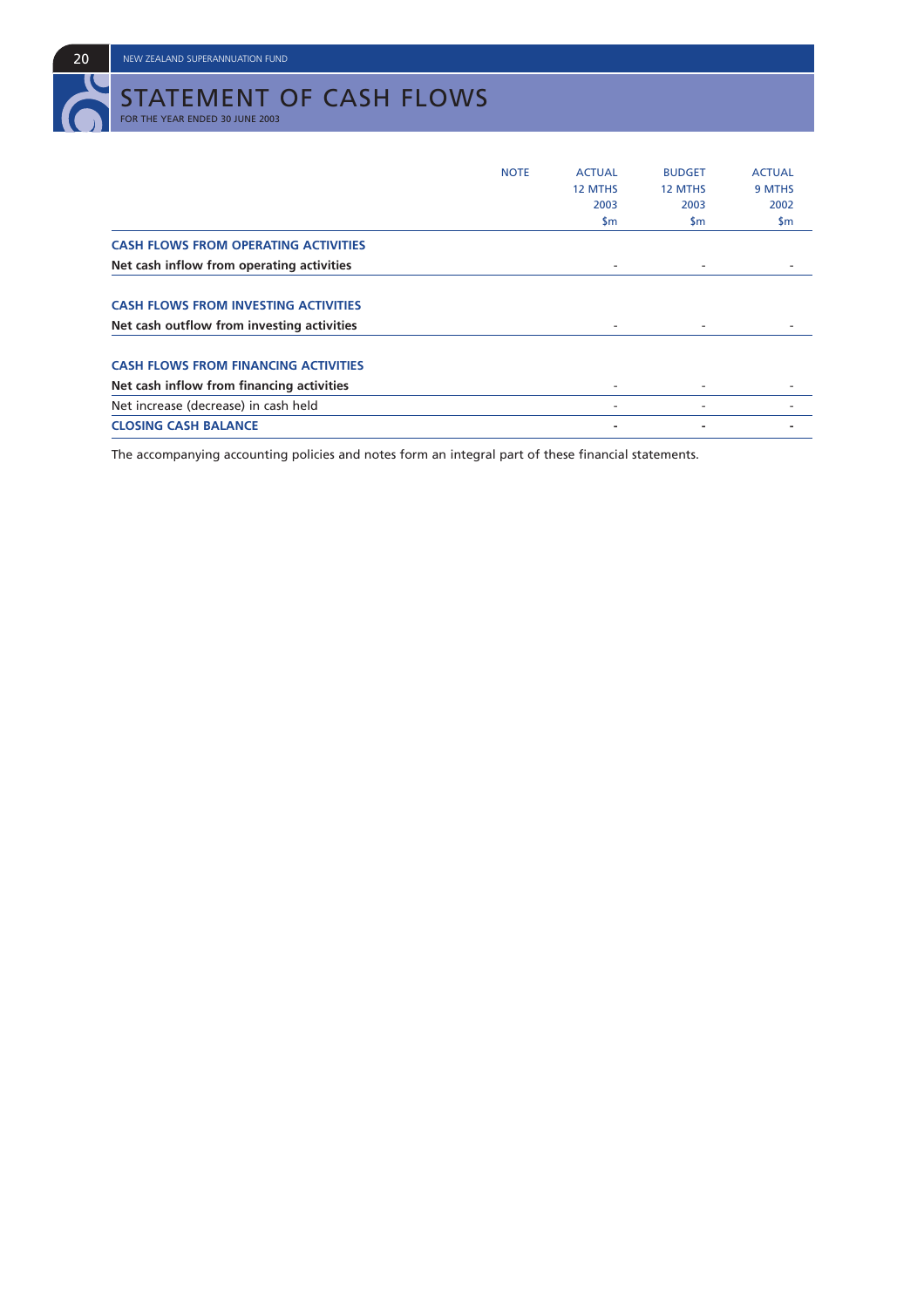

S41 of the New Zealand Superannuation Act 2001 defines what costs may be paid by the New Zealand Superannuation Fund. During the year the New Zealand Superannuation Fund incurred no costs under S41. All expenses were met by Guardians of New Zealand Superannuation.

External Audit fees in respect of the audit of the financial statements for the year ended 30 June 2003 and the 9 months ended 30 June 2002 are estimated to be \$12,000.

Although meeting the criteria of S41 this cost will be met by Guardians of New Zealand Superannuation for these periods as the Fund had no income.

|                                                 | <b>ACTUAL</b> | <b>ACTUAL</b>  |
|-------------------------------------------------|---------------|----------------|
|                                                 | 2003          | 2002           |
|                                                 | \$m           | $\mathsf{S}$ m |
| <b>NOTE 2: RECEIVABLES</b>                      |               |                |
| Capital Contributions Receivable from the Crown | 1,884         | 615            |
| <b>TOTAL</b>                                    | 1,884         | 615            |

As at 30 June 2003, the Fund had not yet been provided with any capital contributions, with funds building up with New Zealand Debt Management Office in anticipation of contribution in 2003/04. While the contribution is held by New Zealand Debt Management Office it is increased at a rate based on the Official Cash Rate.

As this asset is determined by legislation and the balance agrees with the Crown financial statements the amount receivable is considered certain and accordingly no allowance for non-collectability is required.

The receivable will be crystallised in cash or cash equivalent within the next twelve months.

Although the balance receivable is large and concentrated in one party, as the Crown is the counterparty there is considered to be no significant concentration of credit risk.

The receivable is payable once the New Zealand Superannuation Fund is ready for operation, as determined by Guardians of New Zealand Superannuation of New Zealand. This is expected to be on 30 September 2003.

The amount of capital contributions for the period to 30 June 2002 (\$615m) and the year ended 30 June 2003 (\$1,269m) were less than the amount of required annual capital contribution as determined by S43 of the New Zealand Superannuation Act 2001.

Under S44 of the New Zealand Superannuation Act 2001, if the Government intends to pay less into the New Zealand Superannuation Fund in any financial year than the required annual contribution then the Minister of Finance must make certain disclosures in the fiscal strategy report prepared under S7 of the Fiscal Responsibility Act 1994.

Disclosures to meet the requirements of S44 were made in the combined 2002 Fiscal Strategy Report and the Budget Economic and Fiscal Update, which outlined that the amount intended to be contributed for the 2001/02 and the 2002/03 periods were less than would have been calculated under the formula laid down in the New Zealand Superannuation Act 2001.

#### **NOTE 3: NEW ZEALAND SUPERANNUATION PAYMENTS**

Under S45 of the New Zealand Superannuation Act 2001 the Minister of Finance must ensure that sufficient money is transferred into the New Zealand Superannuation Fund in each financial year to meet the net cost of the New Zealand superannuation entitlements that are payable out of the New Zealand Superannuation Fund. As no capital withdrawals are permitted from the New Zealand Superannuation Fund in any financial year commencing before 1 July 2020 the Minister of Finance is therefore obliged to provide funding to meet ongoing superannuation entitlements in addition to the capital contributions paid under S42 of the New Zealand Superannuation Act 2001.

Funding of superannuation entitlements under S45 of the New Zealand Superannuation Act 2001 amounted to \$5,642m during the year (2002: \$3,917m) as set out in the Crown financial statements. These capital contributions from the Crown are to meet the expected net cost of New Zealand superannuation as determined by Ministry of Social Development. Against these capital inflow transfers, capital outflow transfers were made to the Ministry of Social Development who, under the New Zealand Superannuation Act 2001, are responsible for the administration of New Zealand superannuation payments.

As the Fund has not been operational in the period to balance date the Treasury, through the New Zealand Debt Management Office, have facilitated the flow of funding for these superannuation entitlements from the Minister of Finance to the Ministry of Social Development on behalf of the New Zealand Superannuation Fund. Guardians of New Zealand Superannuation has had no control over these transfers, with The Treasury acting as agent for the New Zealand Superannuation Fund during this period.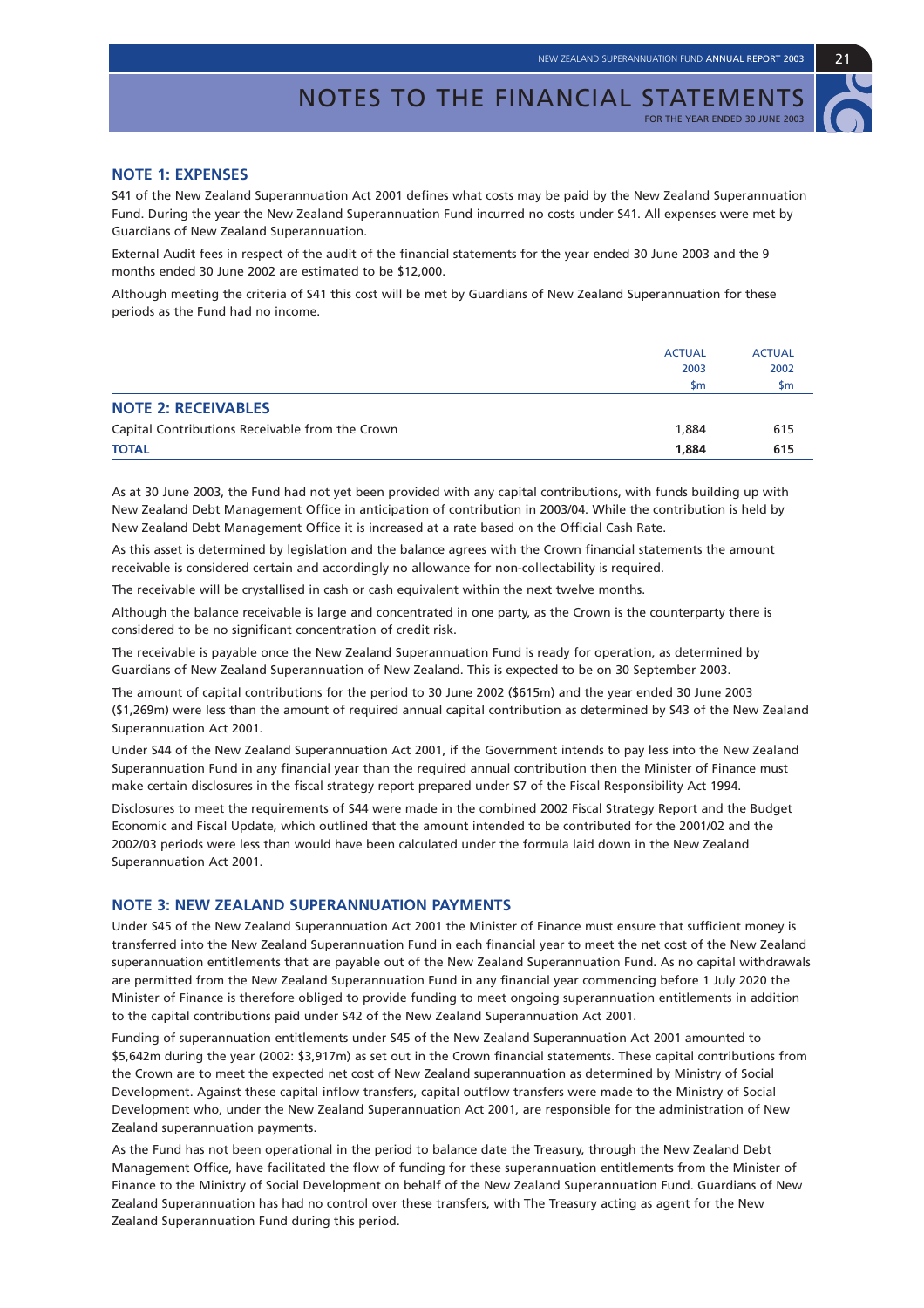

NOTES TO THE FINANCIAL STATEMENTS (CONTINUED)

FOR THE YEAR ENDED 30 JUNE 2003

#### **NOTE 4: RELATED PARTY INFORMATION**

The New Zealand Superannuation Fund is managed and administered by Guardians of New Zealand Superannuation, which in turn is a wholly owned entity of the Crown.

Guardians of New Zealand Superannuation has paid expenses relating to the New Zealand Superannuation Fund, as it is required to do so under the New Zealand Superannuation Act 2001, and is not entitled to receive any reimbursement for these costs. These expenses have been included in the financial statements of Guardians of New Zealand Superannuation.

The New Zealand Superannuation Fund, through Guardians of New Zealand Superannuation, has entered into a number of transactions between government departments on an arms length basis where those parties are acting in the course of their normal dealings with Guardians of New Zealand Superannuation, and related party disclosures have not been made for transactions of this nature.

#### **NOTE 5: FINANCIAL INSTRUMENTS**

The New Zealand Superannuation Fund is risk averse and seeks to minimise its exposure from its treasury activities. Its policies do not allow any transactions which are speculative in nature to be entered into.

#### **CREDIT RISK**

Credit risk is the risk that a third party will default on its obligation to the New Zealand Superannuation Fund, causing the New Zealand Superannuation Fund to incur a loss. Financial instruments which potentially subject the New Zealand Superannuation Fund to risk will include cash, short term deposits, investments and other debtors.

The New Zealand Superannuation Fund will invest in a wide range of assets in New Zealand and overseas in accordance with its statement of investment policies, standards and procedures. This will contain credit and exposure policies to limit credit risks from the Fund's investments.

At balance date the only financial instrument of the New Zealand Superannuation Fund was the receivable from the Crown (Note 2). The New Zealand Superannuation Fund does not consider there is any collection risk in respect to this balance despite the concentration of credit risk.

The maximum amount of credit risk for each class is the carrying amount in the Statement of Financial Position.

#### **FAIR VALUE**

The fair value of financial instruments is equivalent to the carrying amount disclosed in the Statement of Financial Position.

|              | <b>FAIR VALUE</b> |
|--------------|-------------------|
|              | 2003              |
|              | \$m               |
| Receivable   | 1,884             |
| <b>TOTAL</b> | 1,884             |

#### **CURRENCY RISK**

Currency risk is the risk that the value of a financial instrument will fluctuate due to changes in foreign exchange rates. During the year ended 30 June 2003 the New Zealand Superannuation Fund had no assets or liabilities denominated in a foreign currency and therefore had no currency risk.

#### **INTEREST RATE RISK**

Interest rate risk is the risk that the value of a financial instrument will fluctuate due to changes in market interest rates.

There are no interest rate options or interest rate swap options in place as at 30 June 2003.

During the year the New Zealand Superannuation Fund carried an interest rate risk on the balance receivable from the Crown (Note 2) as while the underlying capital contributions are held by New Zealand Debt Management Office they are increased at a rate based on the Official Cash Rate.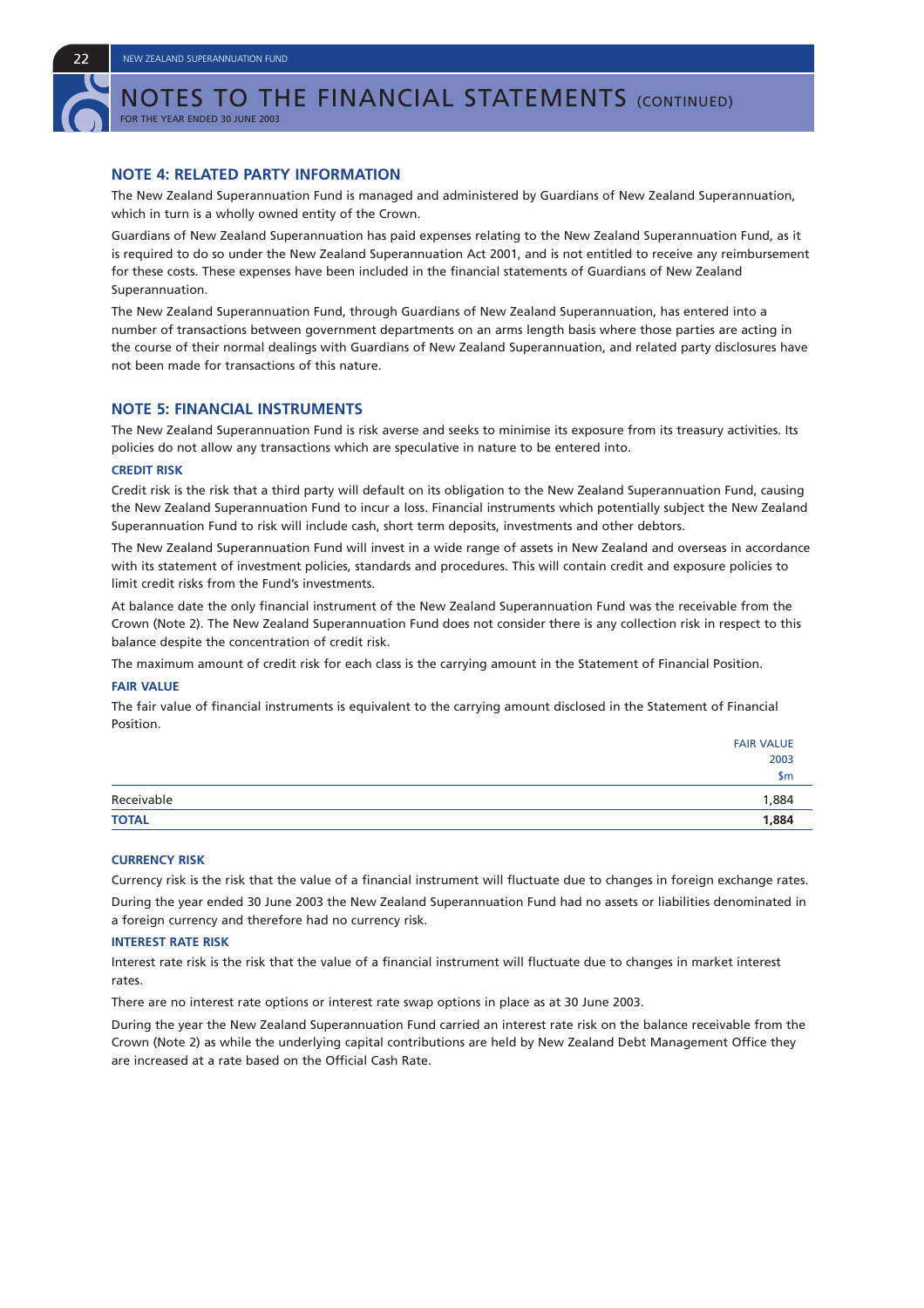#### NOTES TO THE FINANCIAL STATEMENTS (CONTINUED) FOR THE YEAR ENDED 30 JUNE 2003

#### **NOTE 6: COMMITMENTS**

There were no capital or operating lease commitments as at 30 June 2003 (2002: nil).

#### **NOTE 7: CONTINGENT LIABILITIES**

There were no contingent liabilities as at 30 June 2003 (2002: nil).

#### **NOTE 8: EVENTS SUBSEQUENT TO BALANCE DATE**

Since balance date the balance receivable has crystallised and was transferred in a series of Treasury Bills to Cogent Investment Operations Pty Limited trading as BNP Paribas Securities Services as the custodian of the New Zealand Superannuation Fund's assets.

#### **NOTE 9: BUDGET VARIANCES**

The Statement of Intent for Guardians of New Zealand Superannuation for the year ended 30 June 2003 included projections for the New Zealand Superannuation Fund and these have been included as Budget figures in the financial statements.

The variance between budget and actual was attributable to the difference between the actual Official Cash Rate and the rate assumption utilised in the budget projections.

The variance is not considered a major variance.

#### **NOTE 10: BREACH OF LEGISLATION**

Under S41(3) of the Public Finance Act, Financial Statements for the New Zealand Superannuation Fund were required to be forwarded to the Audit Office by 28 September 2003. These Statements were forwarded on 28 October 2003, which constitutes a technical breach of the Act.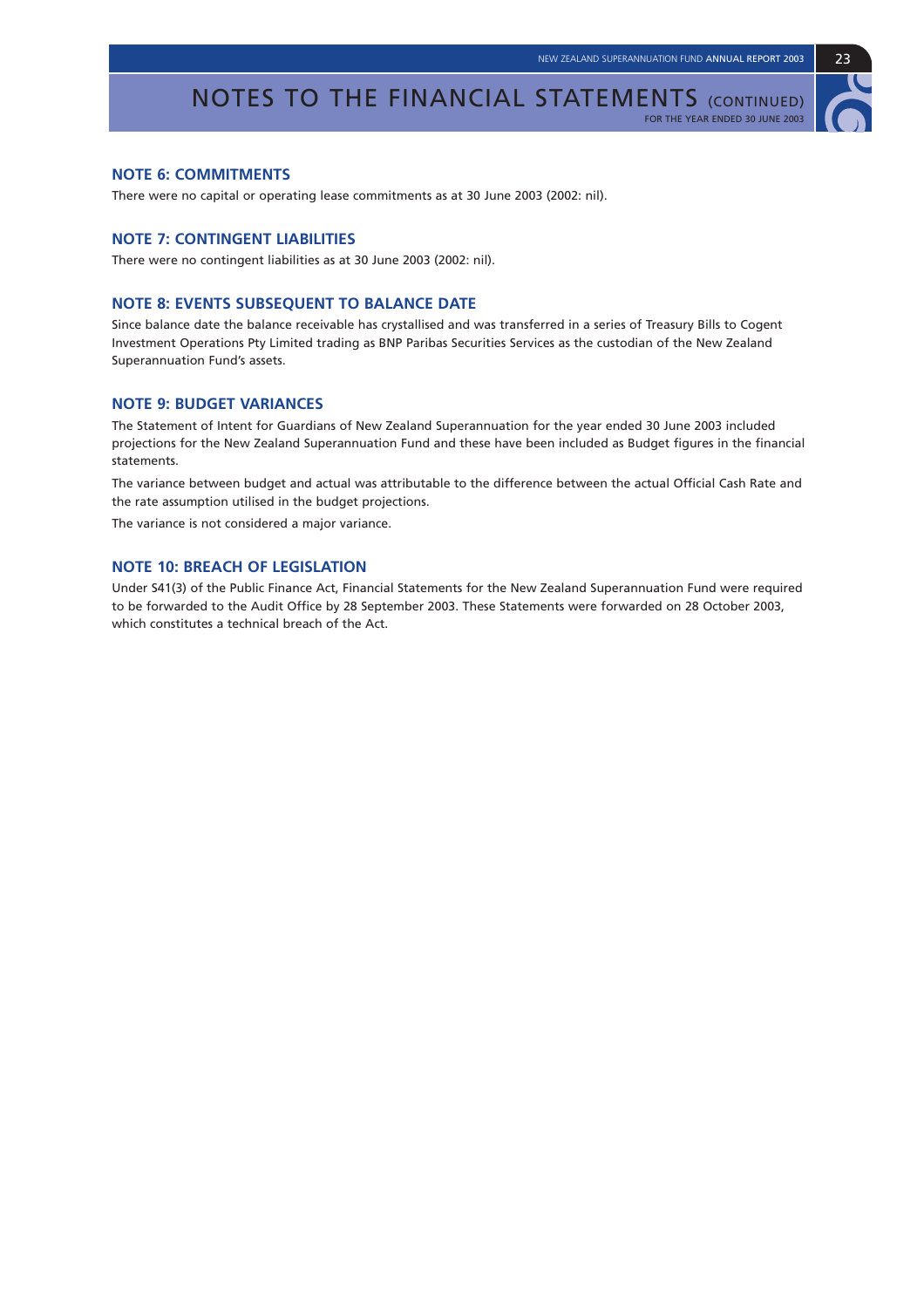#### **TO THE READERS OF THE FINANCIAL STATEMENTS OF NEW ZEALAND SUPERANNUATION FUND**

FOR THE YEAR ENDED 30 JUNE 2003

We have audited the financial statements on pages 15 to 23. The financial statements provide information about the past financial performance of the New Zealand Superannuation Fund and its financial position as at 30 June 2003. This information is stated in accordance with the accounting policies set out on pages 15 to 16.

#### **RESPONSIBILITIES OF THE GUARDIANS**

The New Zealand Superannuation Act 2001 requires Guardians of New Zealand Superannuation (the Guardians) to prepare financial statements for the New Zealand Superannuation Fund (the Fund) in accordance with generally accepted accounting practice in New Zealand that fairly reflect the financial position of the Fund as at 30 June 2003, the results of its operations and cash flows for the year ended on that date.

#### **AUDITOR'S RESPONSIBILITIES**

Section 15 of Public Audit Act 2001 and Section 67 of the New Zealand Superannuation Act 2001 require the Auditor-General to audit the financial statements presented by the Guardians. It is the responsibility of the Auditor-General to express an independent opinion on the financial statements and report that opinion to you.

The Auditor-General has appointed Mr A S Frost, of Audit New Zealand, to undertake the audit.

#### **BASIS OF OPINION**

An audit includes examining, on a test basis, evidence relevant to the amounts and disclosures in the financial statements. It also includes assessing:

- the significant estimates and judgements made by the Guardians in the preparation of the financial statements; and
- whether the accounting policies are appropriate to the Fund's circumstances, consistently applied and adequately disclosed.

We conducted our audit in accordance with Auditing Standards published by the Auditor-General, which incorporate the Auditing Standards issued by the Institute of Chartered Accountants of New Zealand. We planned and performed our audit so as to obtain all the information and explanations which we considered necessary in order to provide us with sufficient evidence to give reasonable assurance that the financial statements are free from material misstatements, whether caused by fraud or error. In forming our opinion, we also evaluated the overall adequacy of the presentation of information in the financial statements.

Other than in our capacity as auditor acting on behalf of the Auditor-General, we have no relationship with or interests in the Fund.

#### **UNQUALIFIED OPINION**

We have obtained all the information and explanations we have required.

In our opinion the financial statements of New Zealand Superannuation Fund on pages 15 to 23:

- comply with generally accepted accounting practice in New Zealand; and
- fairly reflect:
	- New Zealand Superannuation Fund's financial position as at 30 June 2003; and
	- the results of its operations and cash flows for the year ended on that date

Our audit was completed on 28 October 2003 and our unqualified opinion is expressed as at that date.

**A S Frost Audit New Zealand On behalf of the Controller and Auditor-General Auckland, New Zealand**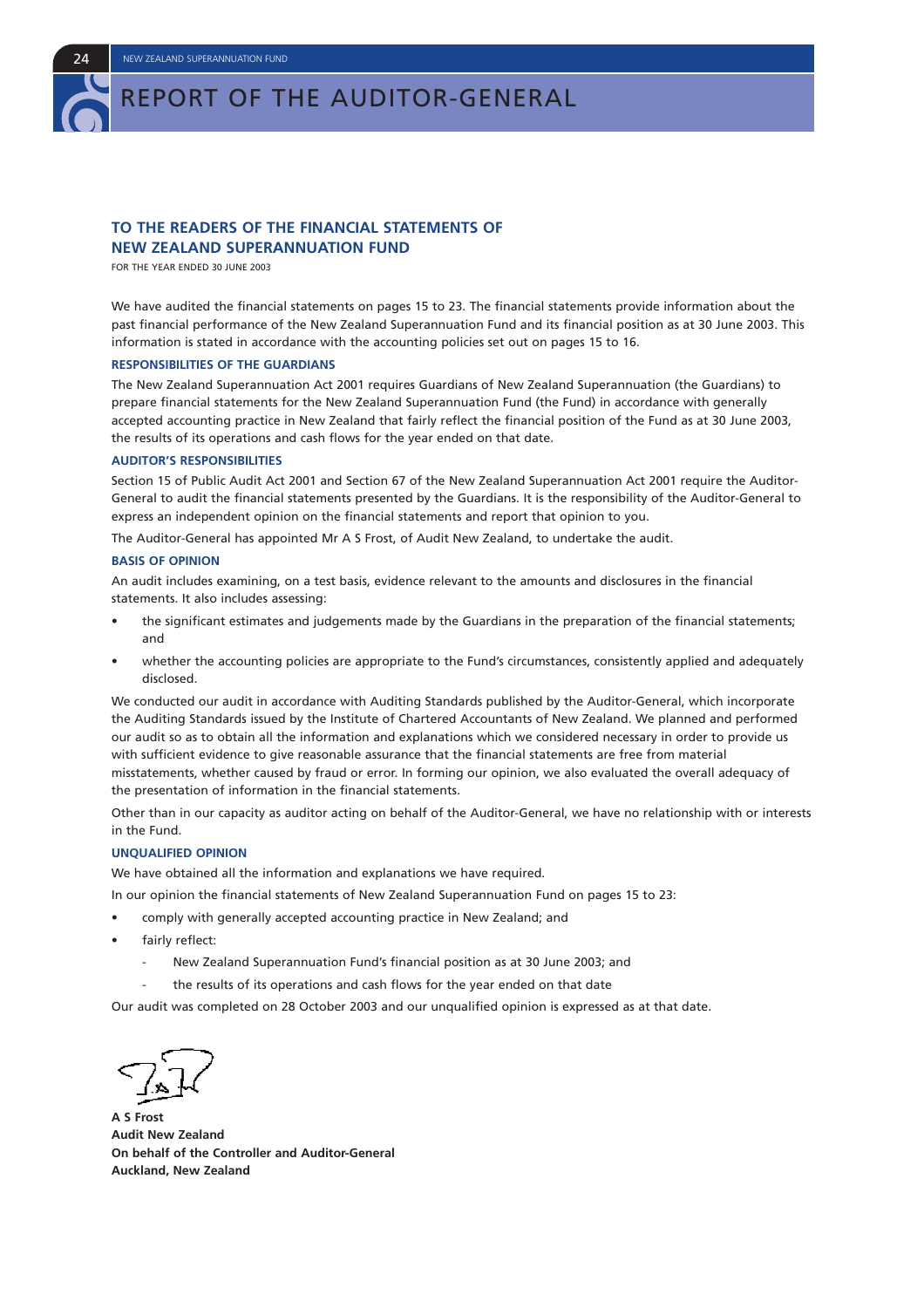# FINANCIAL STATEMENTS 2003

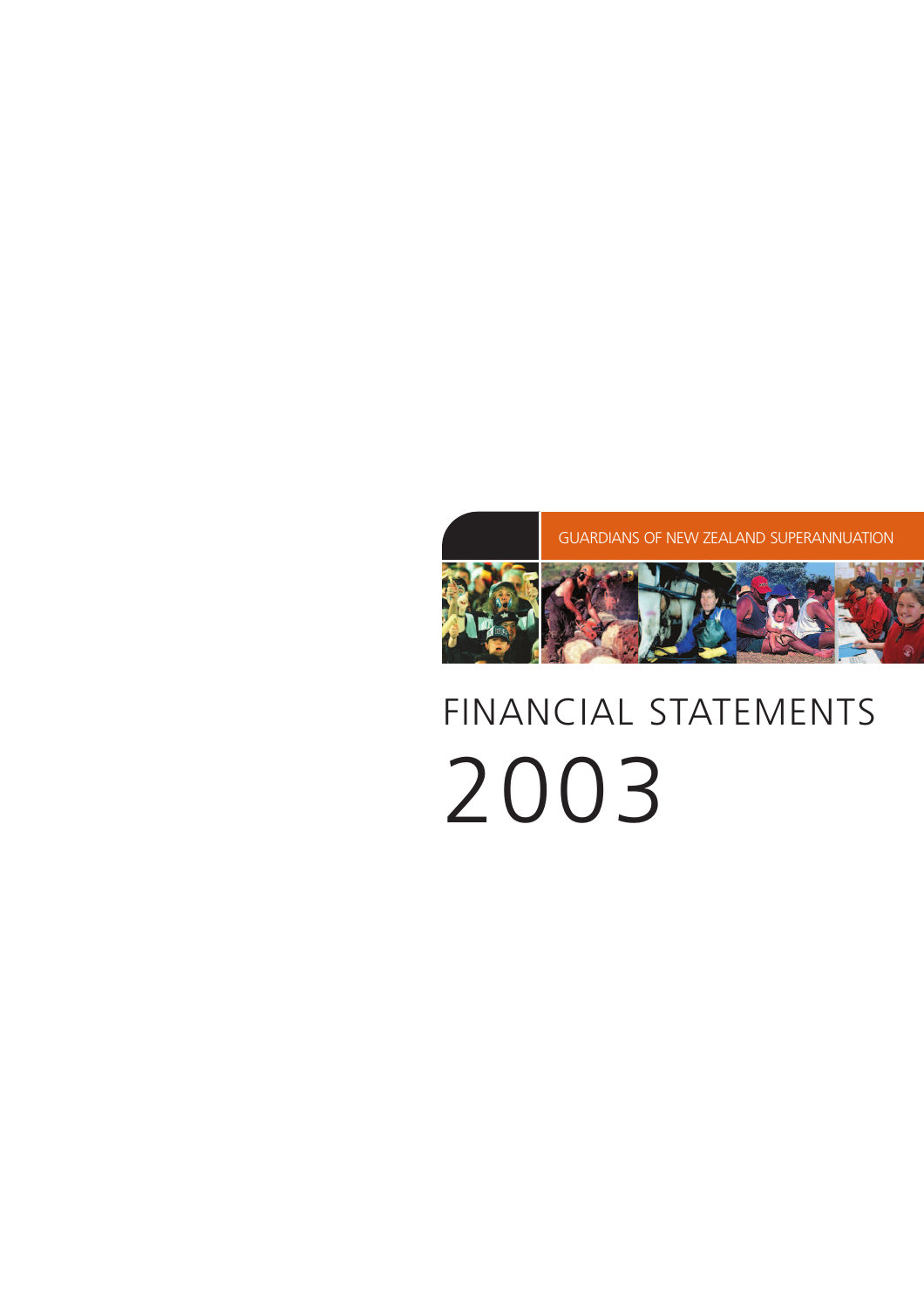## STATEMENT OF RESPONSIBILITY

FOR THE TEN MONTHS ENDED 30 JUNE 2003

The Board and management of Guardians of New Zealand Superannuation accept responsibility for the preparation of the annual Financial Statements of Guardians of New Zealand Superannuation and the judgements used in them.

The Board and management of Guardians of New Zealand Superannuation accept responsibility for establishing and maintaining a system of internal control designed to provide reasonable assurance as to the integrity and reliability of financial and non financial reporting.

In the opinion of the Board and management of Guardians of New Zealand Superannuation the annual Financial Statements for the period 1 September 2002 to 30 June 2003, fairly reflect the financial position and operations of Guardians of New Zealand Superannuation.

avid  $\sqrt{2}$ 

**David May Paul Costello** 

**Chairperson** Chairperson Chairperson Chairperson

**13 October 2003 13 October 2003**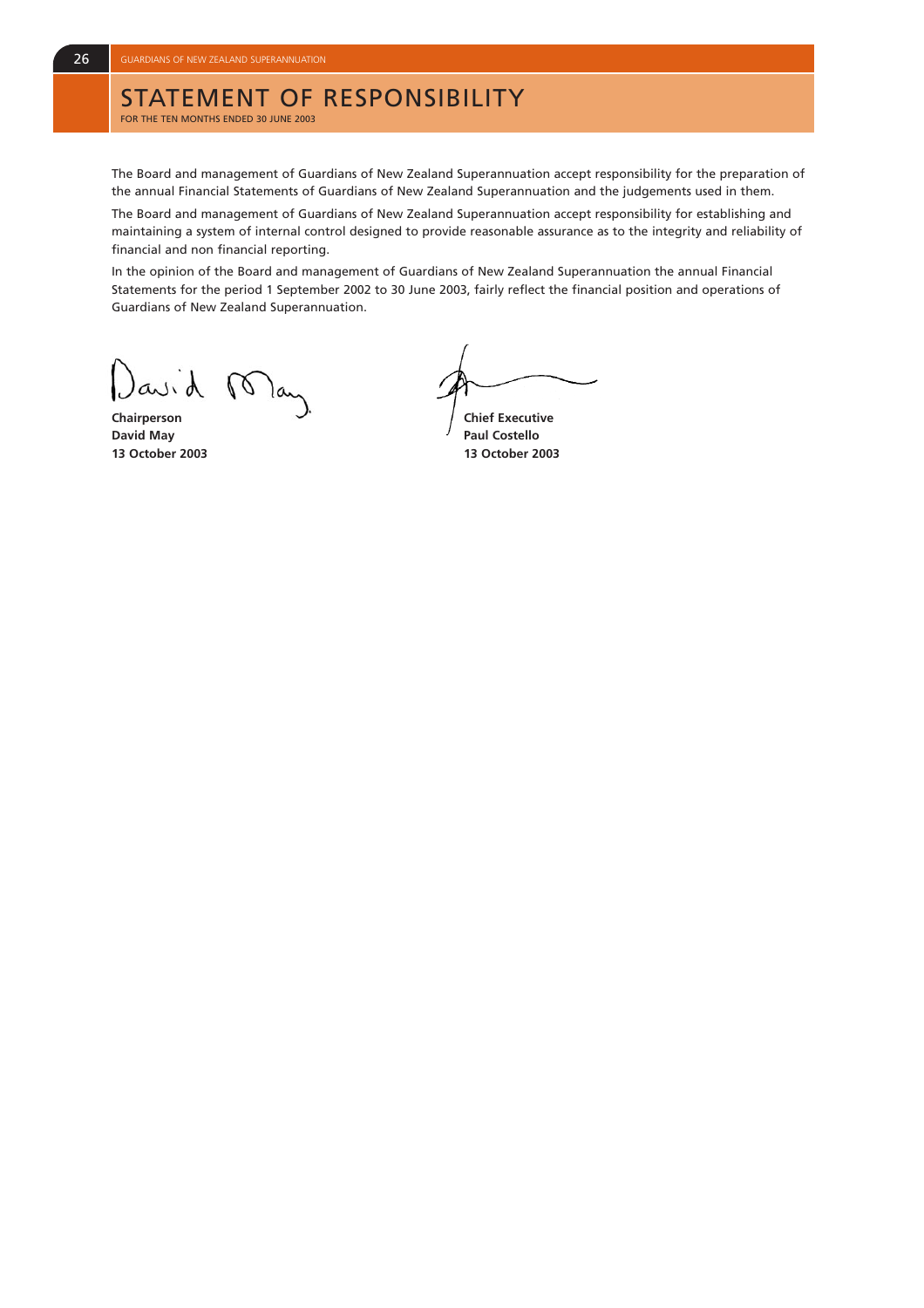FOR THE TEN MONTHS ENDED 30 JUNE 2003

#### **REPORTING ENTITY**

These are the financial statements of Guardians of New Zealand Superannuation, a Crown entity in terms of the Public Finance Act 1989.

As Guardians of New Zealand Superannuation was formed in September 2002 these financial statements cover a ten month period. As these are the first set of financial statements there is no comparative data.

These financial statements have been prepared in accordance with section 41 of the Public Finance Act 1989.

#### **MEASUREMENT BASE**

The financial statements have been prepared on an historical cost basis.

#### **ACCOUNTING POLICIES**

The following particular accounting policies which materially affect the measurement of financial performance and financial position have been applied:

#### **a) Budget figures**

The budget was approved by the Board for the period.

#### **b) Revenue**

Guardians of New Zealand Superannuation derives revenue through the provision of outputs to the Crown, for services to third parties and income from its investments. Such revenue is recognised when earned and is reported in the financial period to which it relates.

#### **c) Goods and Services Tax (GST)**

All items in the financial statements are exclusive of GST, with the exception of accounts receivable and trade creditors which are stated with GST included. Where GST is irrecoverable as an input tax, then it is recognised as part of the related asset or expense.

#### **d) Taxation**

Guardians of New Zealand Superannuation is a public authority in terms of the Income Tax Act 1994 and consequently is exempt from income tax.

#### **e) Accounts receivable**

Accounts receivable are stated at their expected realisable value after providing for doubtful and uncollectible debts.

#### **f) Investments**

Investments are stated at the lower of cost and net realisable value. Any write-downs are recognised in the statement of financial performance.

#### **g) Property, Plant and Equipment**

Fixed assets, which are material in aggregate, are capitalised and recorded at cost. Any write-down of an item to its recoverable amount is recognised in the statement of financial performance.

#### **h) Depreciation**

Depreciation is provided on a straight line basis on all fixed assets at a rate which will write off the cost of the assets to their estimated residual value over their useful lives.

The useful lives and associated depreciation rates of major classes of assets have been estimated as follows:

| Office equipment       | 3 years |
|------------------------|---------|
| Computer equipment     | 3 years |
| Leasehold improvements | 6 years |

The cost of leasehold improvements is capitalised and depreciated over the unexpired period of the lease or the estimated remaining useful lives of the improvements, whichever is shorter.

#### **i) Employee Entitlements**

Provision is made in respect of Guardians of New Zealand Superannuation's liability for annual leave. Annual leave that is expected to be settled within 12 months of reporting date, is measured at nominal value on an actual entitlement basis at current rates of pay.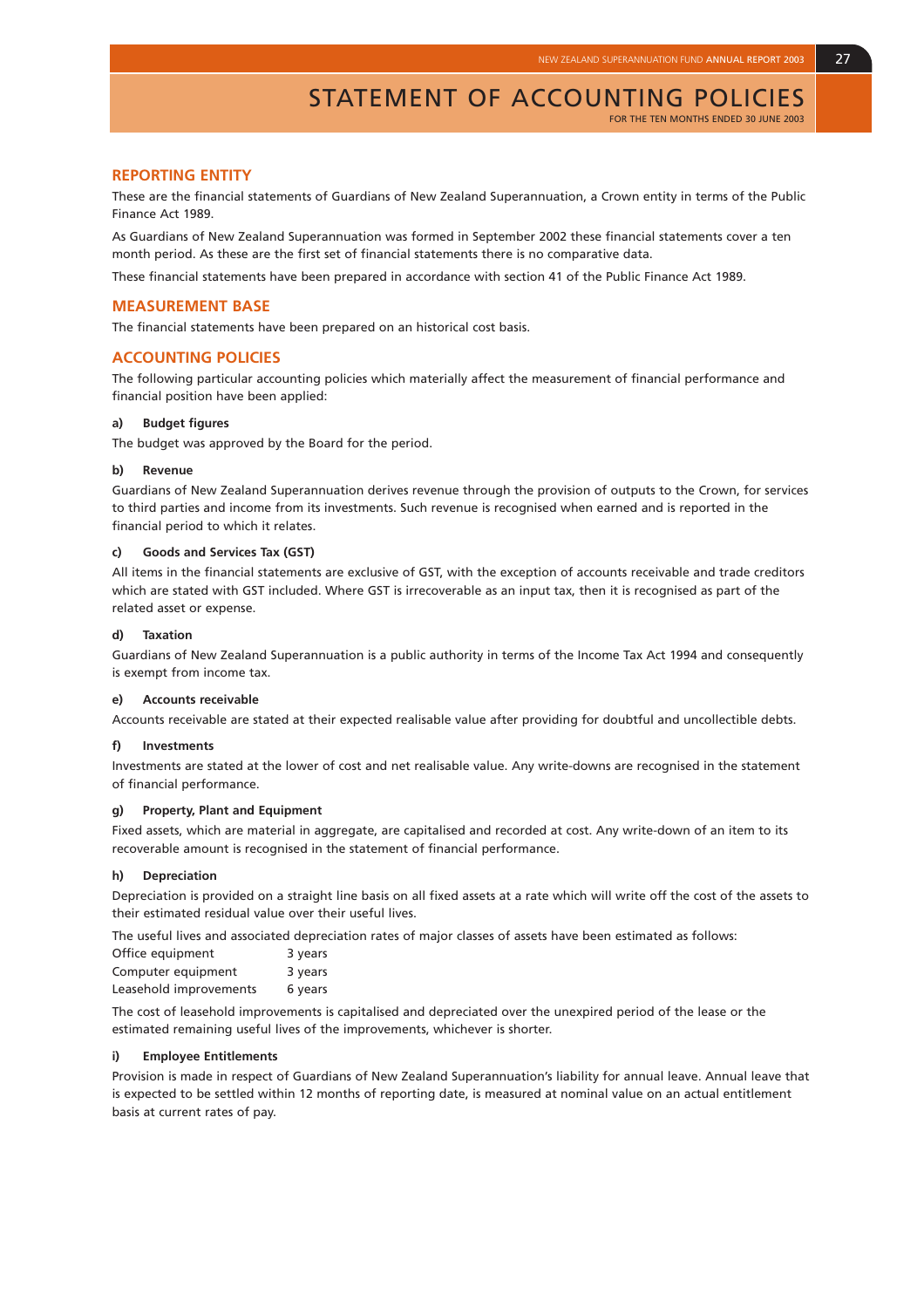#### STATEMENT OF ACCOUNTING POLICIES (CONTINUED) FOR THE TEN MONTHS ENDED 30 JUNE 2003

#### **j) Leases**

#### *(i) Finance leases*

Leases which effectively transfer to Guardians of New Zealand Superannuation substantially all the risks and benefits incident to ownership of the leased item are classified as finance leases. These leases are capitalised at the lower of the fair value of the asset or the present value of the minimum lease payments. The leased assets and corresponding lease liabilities are recognised in the statement of financial position. The leased assets are depreciated over the period Guardians of New Zealand Superannuation is expected to benefit from their use.

#### *(ii) Operating leases*

Leases where the lessor effectively retains substantially all the risks and benefits of ownership of the leased items are classified as operating leases. Operating lease expenses are recognised on a systematic basis over the period of the lease.

#### **k) Foreign currency transactions**

Transactions denominated in foreign currencies are translated into the reporting currency using the exchange rate in effect at the transaction date.

Monetary items receivable or payable in a foreign currency, other than those resulting from short term transactions covered by forward exchange contracts, are translated at balance date at the closing rate. For transactions covered by short term forward exchange contracts, the rates specified in those contracts are used as the basis for measuring and reporting the transaction.

Exchange differences on foreign exchange balances are recognised in the Statement of Financial Performance.

#### **l) Financial instruments**

Guardians of New Zealand Superannuation is party to financial instruments as part of its normal operations. These financial instruments include bank accounts, short-term deposits, debtors and creditors. All financial instruments are recognised in the statement of financial position and all revenues and expenses in relation to financial instruments are recognised in the statement of financial performance.

Except for items covered by separate accounting policy, all financial instruments are shown at their estimated fair value.

#### **m) Statement of cash flows**

*Cash* means cash balances on hand, held in bank accounts, demand deposits and other highly liquid investments in which Guardians of New Zealand Superannuation invests as part of its day-to-day cash management.

*Operating activities* include all activities other than investing and financing activities. The cash inflows include all receipts from the sale of goods and services and other sources of revenue that support Guardians of New Zealand Superannuation's operating activities. Cash outflows include payments made to employees, suppliers and for taxes.

*Investing activities* are those activities relating to the acquisition and disposal of current and non-current securities and any other non-current assets.

*Financing activities* are those activities relating to changes in equity and debt capital structure of Guardians of New Zealand Superannuation and those activities relating to the cost of servicing Guardians of New Zealand Superannuation Board's equity capital.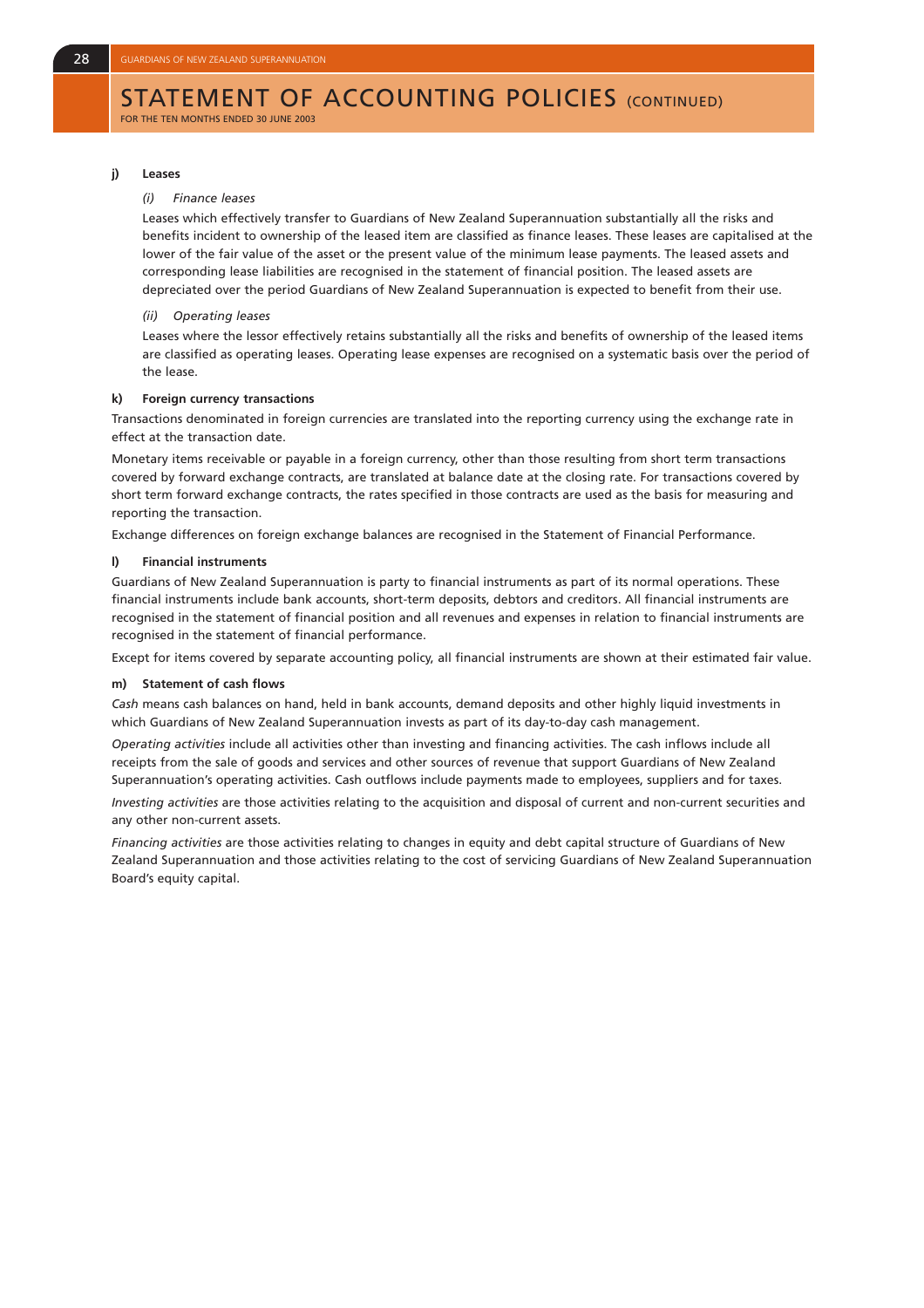# STATEMENT OF FINANCIAL PERFORMANCE

FOR THE TEN MONTHS TO 30 JUNE 2003

|                                   | <b>NOTE</b> | <b>ACTUAL</b> | <b>BUDGET</b> |
|-----------------------------------|-------------|---------------|---------------|
|                                   |             | 2003          | 2003          |
|                                   |             | \$000         | \$000         |
| Crown revenue                     |             | 2,098         | 2,099         |
| Interest income                   |             | 37            | 40            |
| <b>TOTAL OPERATING REVENUE</b>    |             | 2,135         | 2,139         |
| Expenditure                       |             | 1,551         | 2,136         |
| <b>NET SURPLUS FOR THE PERIOD</b> |             | 584           |               |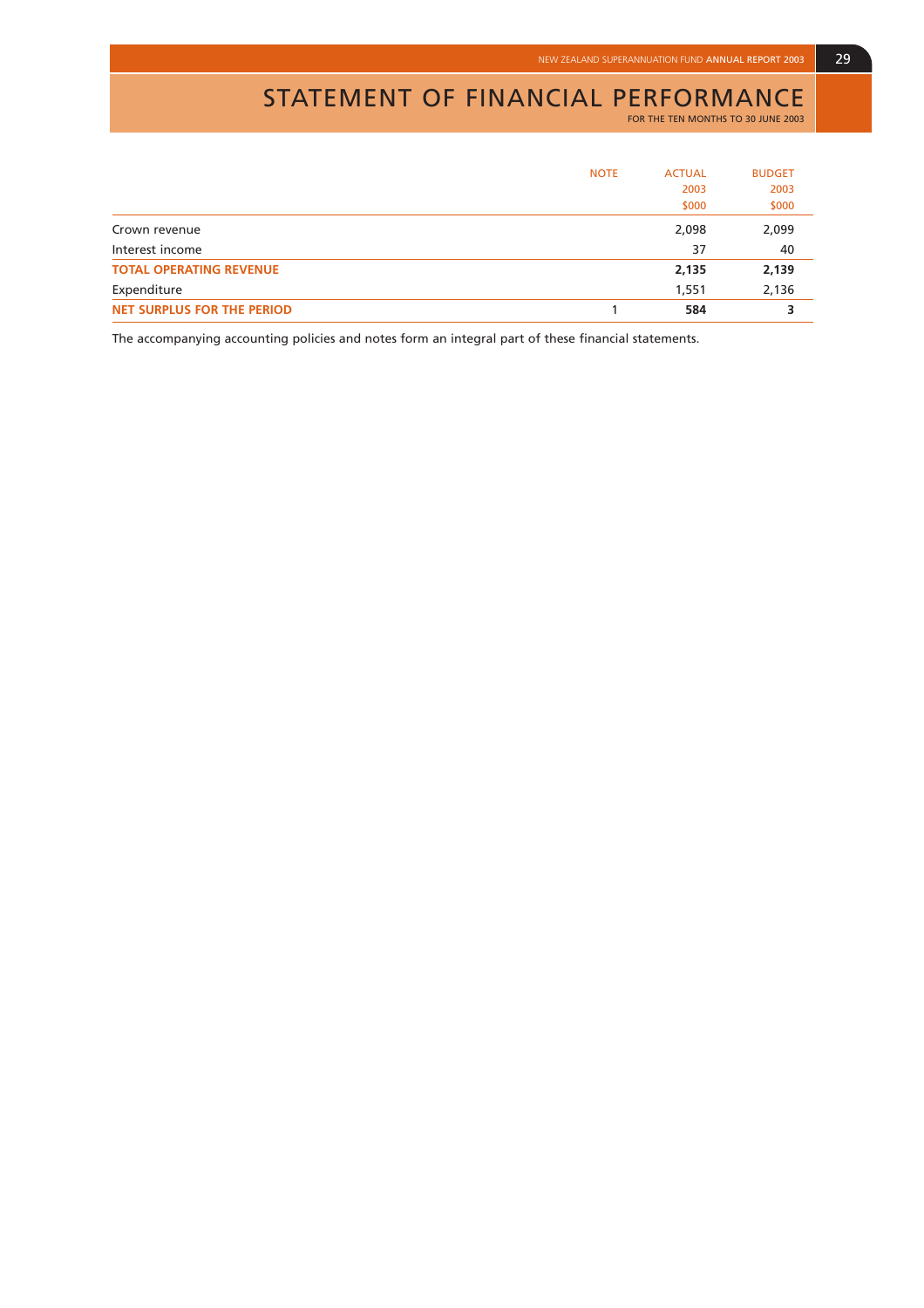# STATEMENT OF MOVEMENTS IN EQUITY<br>FOR THE TEN MONTHS TO 30 JUNE 2003

|                                                              | <b>NOTE</b> | <b>ACTUAL</b> | <b>BUDGET</b> |
|--------------------------------------------------------------|-------------|---------------|---------------|
|                                                              |             | 2003          | 2003          |
|                                                              |             | \$000         | \$000         |
| <b>PUBLIC EQUITY AS AT 1 SEPTEMBER 2002</b>                  |             |               |               |
| Net surplus                                                  |             | 584           | 3             |
| <b>TOTAL RECOGNISED REVENUES AND EXPENSES FOR THE PERIOD</b> |             | 584           | з             |
| Equity received from the Crown                               | 2           | 300           | 300           |
| <b>PUBLIC EQUITY AS AT 30 JUNE 2003</b>                      |             | 884           | 303           |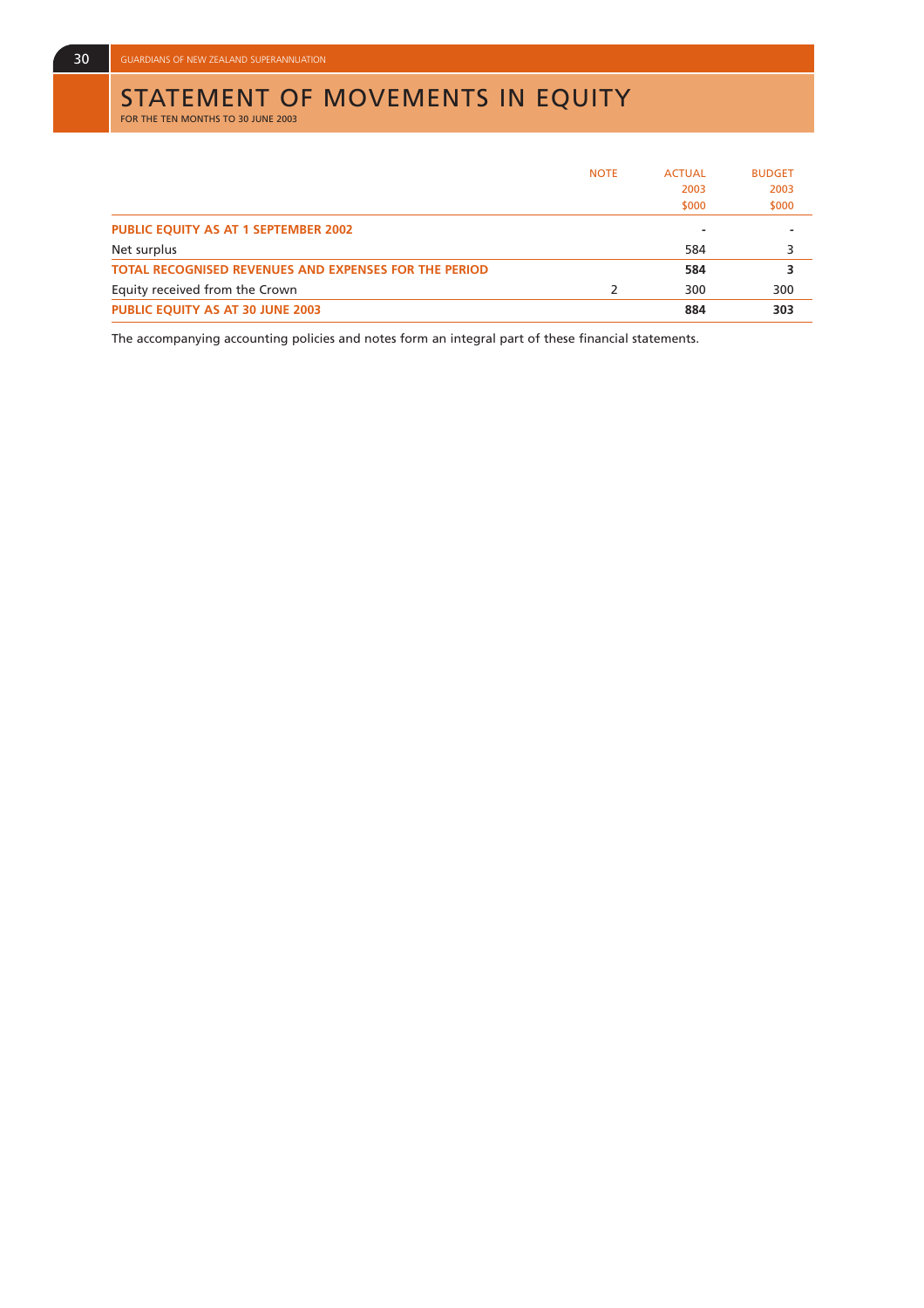# STATEMENT OF FINANCIAL POSITION

AS AT 30 JUNE 2003

|                                  | <b>NOTE</b>    | <b>ACTUAL</b> | <b>BUDGET</b>            |
|----------------------------------|----------------|---------------|--------------------------|
|                                  |                | 2003          | 2003                     |
|                                  |                | \$000         | \$000                    |
| <b>PUBLIC EQUITY</b>             |                |               |                          |
| General funds                    | $\overline{2}$ | 884           | 303                      |
| <b>TOTAL PUBLIC EQUITY</b>       |                | 884           | 303                      |
| Represented by:                  |                |               |                          |
| <b>ASSETS</b>                    |                |               |                          |
| <b>Current assets</b>            |                |               |                          |
| Cash and bank                    |                | 75            | 14                       |
| Receivables and prepayments      | 3              | 1             |                          |
| Short-term deposits              | 4              | 1,576         |                          |
| <b>Total current assets</b>      |                | 1,652         | 14                       |
| <b>Non-current assets</b>        |                |               |                          |
| Property, plant and equipment    | 5              | 49            | 300                      |
| <b>Total non-current assets</b>  |                | 49            | 300                      |
| <b>TOTAL ASSETS</b>              |                | 1,701         | 314                      |
| <b>LIABILITIES</b>               |                |               |                          |
| <b>Current liabilities</b>       |                |               |                          |
| Payables and accruals            | 6              | 765           | 11                       |
| Employee entitlements            | 7              | 52            | $\overline{\phantom{a}}$ |
| <b>Total current liabilities</b> |                | 817           | 11                       |
| <b>TOTAL LIABILITIES</b>         |                | 817           | 11                       |
| <b>NET ASSETS</b>                |                | 884           | 303                      |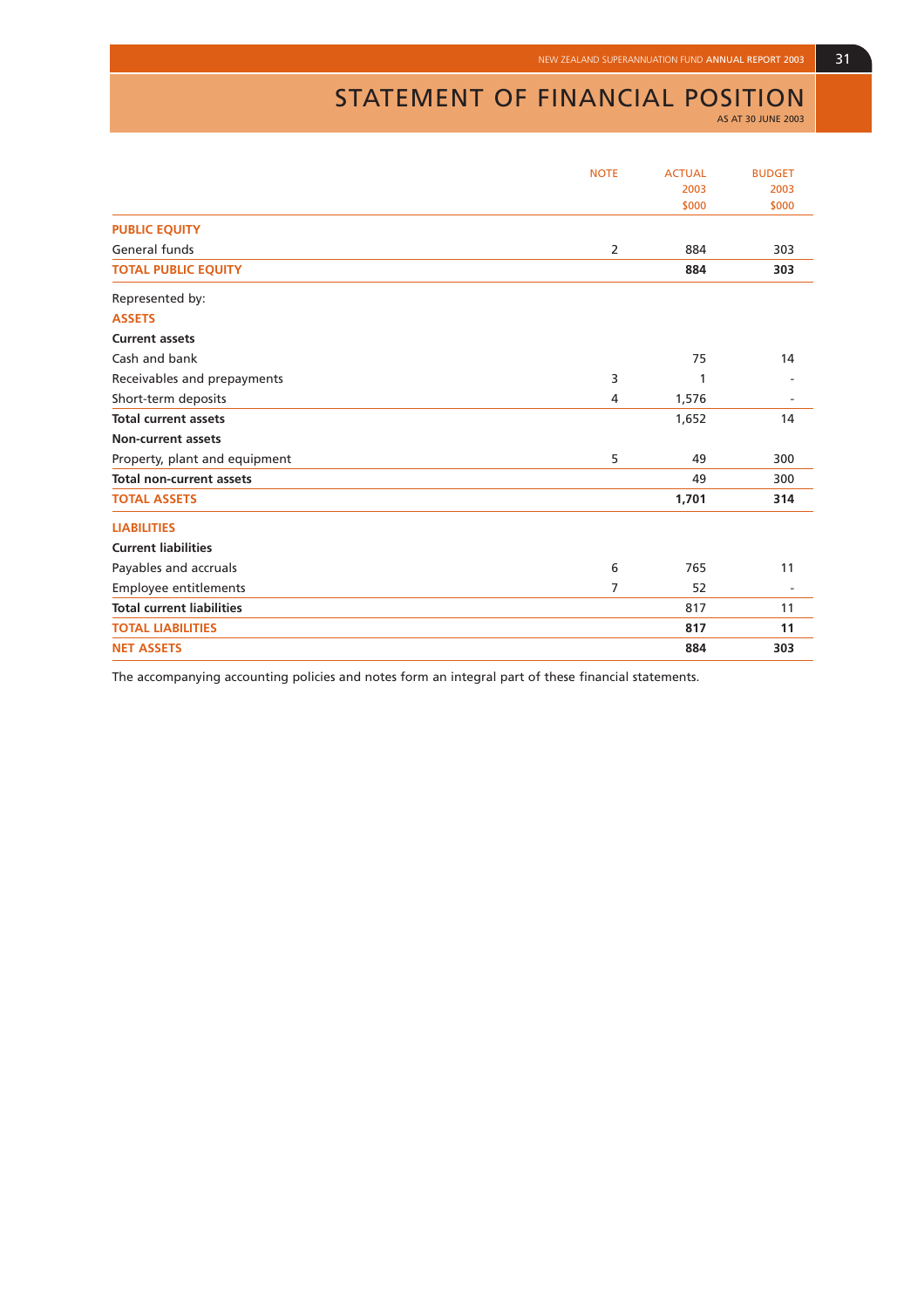# STATEMENT OF CASH FLOWS<br>FOR THE TEN MONTHS ENDED 30 JUNE 2003

|                                                   | <b>NOTE</b> | <b>ACTUAL</b> | <b>BUDGET</b> |
|---------------------------------------------------|-------------|---------------|---------------|
|                                                   |             | 2003          | 2003          |
|                                                   |             | \$000         | \$000         |
| <b>CASH FLOWS FROM OPERATING ACTIVITIES</b>       |             |               |               |
| Cash was provided from:                           |             |               |               |
| Revenue from the Crown                            |             | 2,098         | 2,099         |
| Interest received                                 |             | 37            | 40            |
| Net Goods and Services Tax                        |             | 143           |               |
|                                                   |             | 2,278         | 2,139         |
| Cash was applied to:                              |             |               |               |
| Payments to employees                             |             | 110           | 836           |
| Payments to suppliers                             |             | 765           | 1,262         |
|                                                   |             | 875           | 2,098         |
| <b>NET CASH INFLOW FROM OPERATING ACTIVITIES</b>  | 8           | 1,403         | 41            |
| <b>CASH FLOWS FROM INVESTING ACTIVITIES</b>       |             |               |               |
| Cash was applied to:                              |             |               |               |
| Purchase of property, plant and equipment         |             | 52            | 327           |
| <b>NET CASH OUTFLOW FROM INVESTING ACTIVITIES</b> |             | (52)          | (327)         |
| <b>CASH FLOWS FROM FINANCING ACTIVITIES</b>       |             |               |               |
| Cash was provided from:                           |             |               |               |
| Equity from the Crown                             |             | 300           | 300           |
| <b>NET CASH INFLOW FROM FINANCING ACTIVITIES</b>  |             | 300           | 300           |
| Net increase (decrease) in cash held              |             | 1,651         | 14            |
| <b>CLOSING CASH BALANCE</b>                       |             | 1,651         | 14            |
| Cash and bank                                     |             | 75            | 14            |
| Short-term investments                            | 4           | 1,576         |               |
| <b>CLOSING CASH BALANCE</b>                       |             | 1,651         | 14            |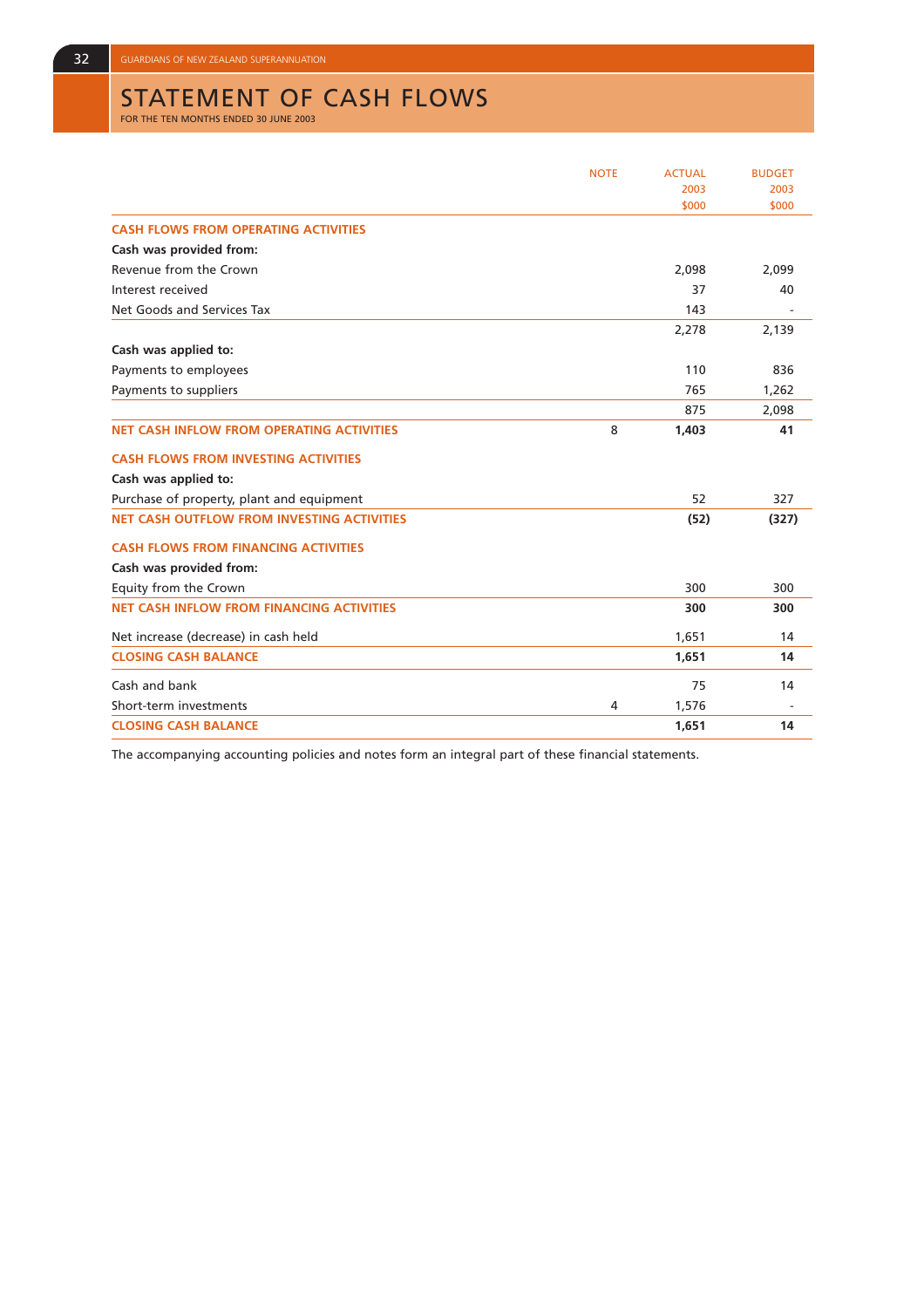# NOTES TO THE FINANCIAL STATEMENTS

|                                                                       |                  |             |              |              |                          | 2003<br>\$000 |
|-----------------------------------------------------------------------|------------------|-------------|--------------|--------------|--------------------------|---------------|
| <b>NOTE 1: OPERATING SURPLUS/(DEFICIT)</b>                            |                  |             |              |              |                          |               |
| The net surplus is after charging for:                                |                  |             |              |              |                          |               |
| Fees paid to principal auditors                                       |                  |             |              |              |                          |               |
| external audit<br>$\bullet$                                           |                  |             |              |              |                          | 13            |
| other services - probity audit<br>$\bullet$                           |                  |             |              |              |                          | 34            |
| external audit in respect of the New Zealand Superannuation Fund<br>۰ |                  |             |              |              |                          | 12            |
| Board members' fees                                                   |                  |             |              |              |                          | 99            |
| Depreciation:                                                         |                  |             |              |              |                          |               |
| Office equipment                                                      |                  |             |              |              |                          | 9             |
| Computer equipment                                                    |                  |             |              |              |                          | 1             |
| Leasehold improvements                                                |                  |             |              |              |                          |               |
| <b>TOTAL DEPRECIATION FOR THE YEAR</b>                                |                  |             |              |              |                          | 10            |
| Interest expense                                                      |                  |             |              |              |                          |               |
| Rental expense on operating leases                                    |                  |             |              |              |                          | 44            |
| <b>NOTE 2: PUBLIC EQUITY</b>                                          |                  |             |              |              |                          |               |
| <b>GENERAL FUNDS</b>                                                  |                  |             |              |              |                          |               |
| Opening balance                                                       |                  |             |              |              |                          |               |
| Net surplus                                                           |                  |             |              |              |                          | 584           |
| Equity received from the Crown                                        |                  |             |              |              |                          | 300           |
| <b>CLOSING BALANCE</b>                                                |                  |             |              |              |                          | 884           |
|                                                                       |                  |             |              |              |                          |               |
| <b>NOTE 3: RECEIVABLES AND PREPAYMENTS</b>                            |                  |             |              |              |                          |               |
| Interest receivable                                                   |                  |             |              |              |                          | 1             |
| <b>TOTAL</b>                                                          |                  |             |              |              |                          | 1             |
| <b>NOTE 4: INVESTMENTS</b>                                            |                  |             |              |              |                          |               |
| <b>CURRENT</b>                                                        |                  |             |              |              |                          |               |
| Short-term deposits                                                   |                  |             |              |              |                          | 1,576         |
| <b>WEIGHTED AVERAGE EFFECTIVE INTEREST RATES</b>                      |                  |             |              |              |                          |               |
| Short-term deposits                                                   |                  |             |              |              |                          | 5.00%         |
| <b>REPRICING MATURITIES</b>                                           |                  |             |              |              |                          |               |
|                                                                       | <b>LESS THAN</b> | $6 - 12$    | $1 - 2$      | $2 - 5$      | <b>GREATER</b>           | <b>TOTAL</b>  |
| 2003                                                                  | 6 MTHS           | <b>MTHS</b> | <b>YEARS</b> | <b>YEARS</b> | <b>THAN</b><br>5yrs      |               |
| Short-term deposit                                                    | 1,576            |             |              |              | $\overline{\phantom{m}}$ | 1,576         |
| The weighted average effective interest rate                          | 5%               |             |              |              | 5%                       |               |
| <b>NOTE 5: PROPERTY, PLANT AND EQUIPMENT</b>                          |                  |             |              |              |                          |               |

|                        | <b>COST ACCUMULATED</b><br>Depreciation | <b>NET BOOK</b><br>Value |    |
|------------------------|-----------------------------------------|--------------------------|----|
| 2003                   |                                         |                          |    |
| Office equipment       |                                         |                          |    |
| Computer equipment     | 51                                      | q                        | 42 |
| Leasehold improvements | 6                                       | $\overline{\phantom{a}}$ | 6  |
| <b>TOTAL</b>           | 59                                      | 10                       | 49 |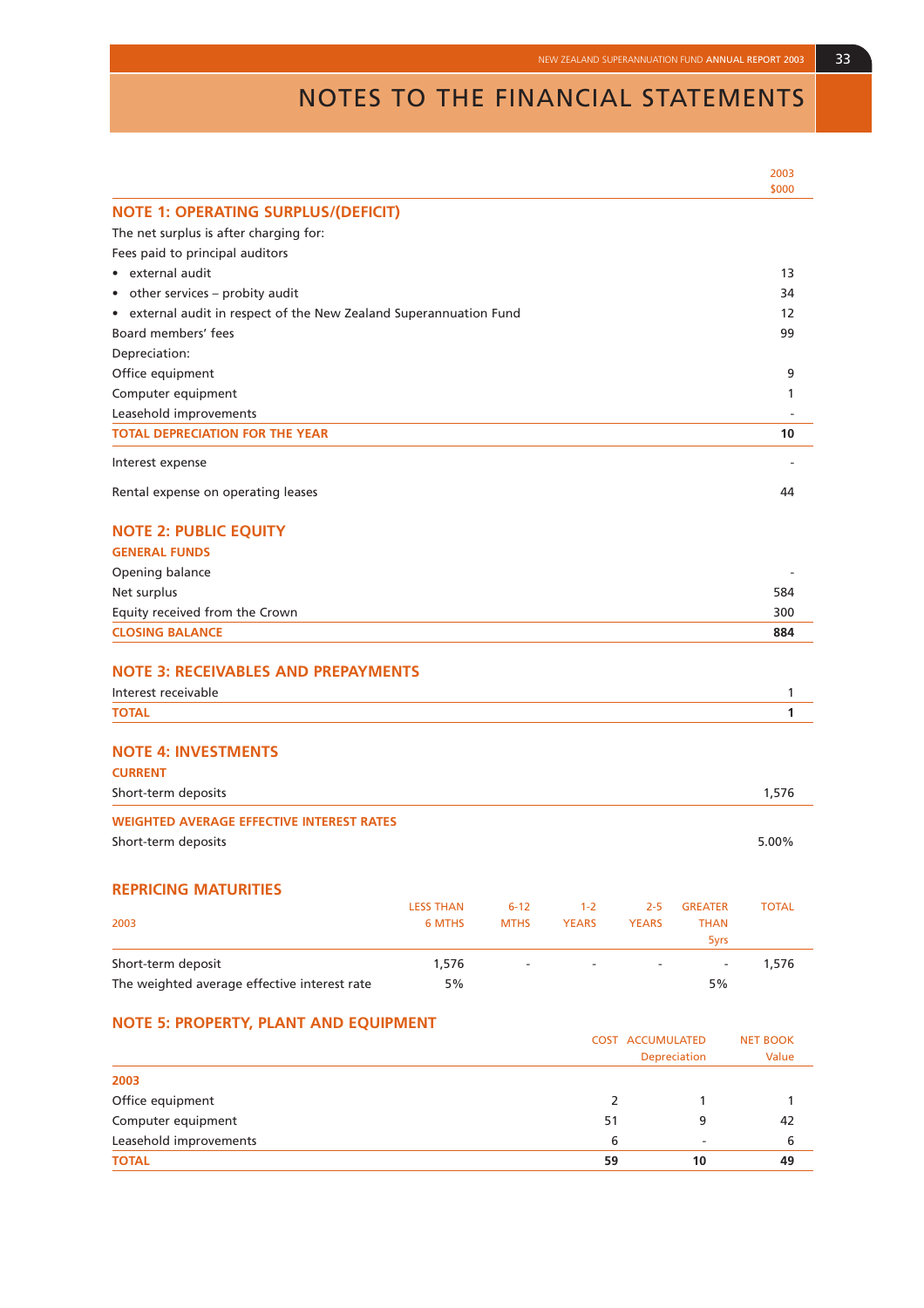# **NOTES TO THE FINANCIAL STATEMENTS (CONTINUED)**

|                                                                                                                      | 2003  |
|----------------------------------------------------------------------------------------------------------------------|-------|
|                                                                                                                      | \$000 |
| <b>NOTE 6: PAYABLES AND ACCRUALS</b>                                                                                 |       |
| Trade creditors                                                                                                      | 308   |
| Accrued expenses                                                                                                     | 344   |
| GST payable                                                                                                          | 113   |
| <b>TOTAL PAYABLES AND ACCRUALS</b>                                                                                   | 765   |
| <b>NOTE 7: EMPLOYEE ENTITLEMENTS</b>                                                                                 |       |
| Annual leave                                                                                                         | 11    |
| Accrued salary                                                                                                       | 41    |
| <b>TOTAL</b>                                                                                                         | 52    |
| Current                                                                                                              | 52    |
| Non-current                                                                                                          |       |
| <b>TOTAL</b>                                                                                                         | 52    |
| NOTE 8: RECONCILIATION OF THE NET SURPLUS FROM OPERATIONS WITH THE NET<br><b>CASHFLOWS FROM OPERATING ACTIVITIES</b> |       |
| <b>Net surplus</b>                                                                                                   | 584   |
| Add (less) non-cash items:                                                                                           |       |
| Depreciation                                                                                                         | 10    |
| Total non-cash items                                                                                                 | 10    |
| Add (less) movements in working capital items:                                                                       |       |
| (Increase) in receivables                                                                                            | (1)   |
| Increase in payables                                                                                                 | 765   |
| (Decrease) in capital creditors                                                                                      | (7)   |
| Increase in employee entitlements                                                                                    | 52    |
| Working capital movements - net                                                                                      | 809   |
| <b>NET CASH FLOW FROM OPERATING ACTIVITIES</b>                                                                       | 1,403 |

#### **NOTE 9: RELATED PARTY INFORMATION**

Guardians of New Zealand Superannuation is a wholly owned entity of the Crown. The Government significantly influences the role of Guardians of New Zealand Superannuation as well as being its major source of revenue.

Guardians of New Zealand Superannuation received the following from the Government for the ten month period to 30 June 2003:

| Grants from the Crown |  |  | \$2,098,667 |
|-----------------------|--|--|-------------|
| Equity from the Crown |  |  | \$300,000   |
|                       |  |  |             |

The Board has entered into a number of transactions between government departments on an arms length basis where those parties are acting in the course of their normal dealings with Guardians of New Zealand Superannuation, related party disclosures have not been made for transactions of this nature.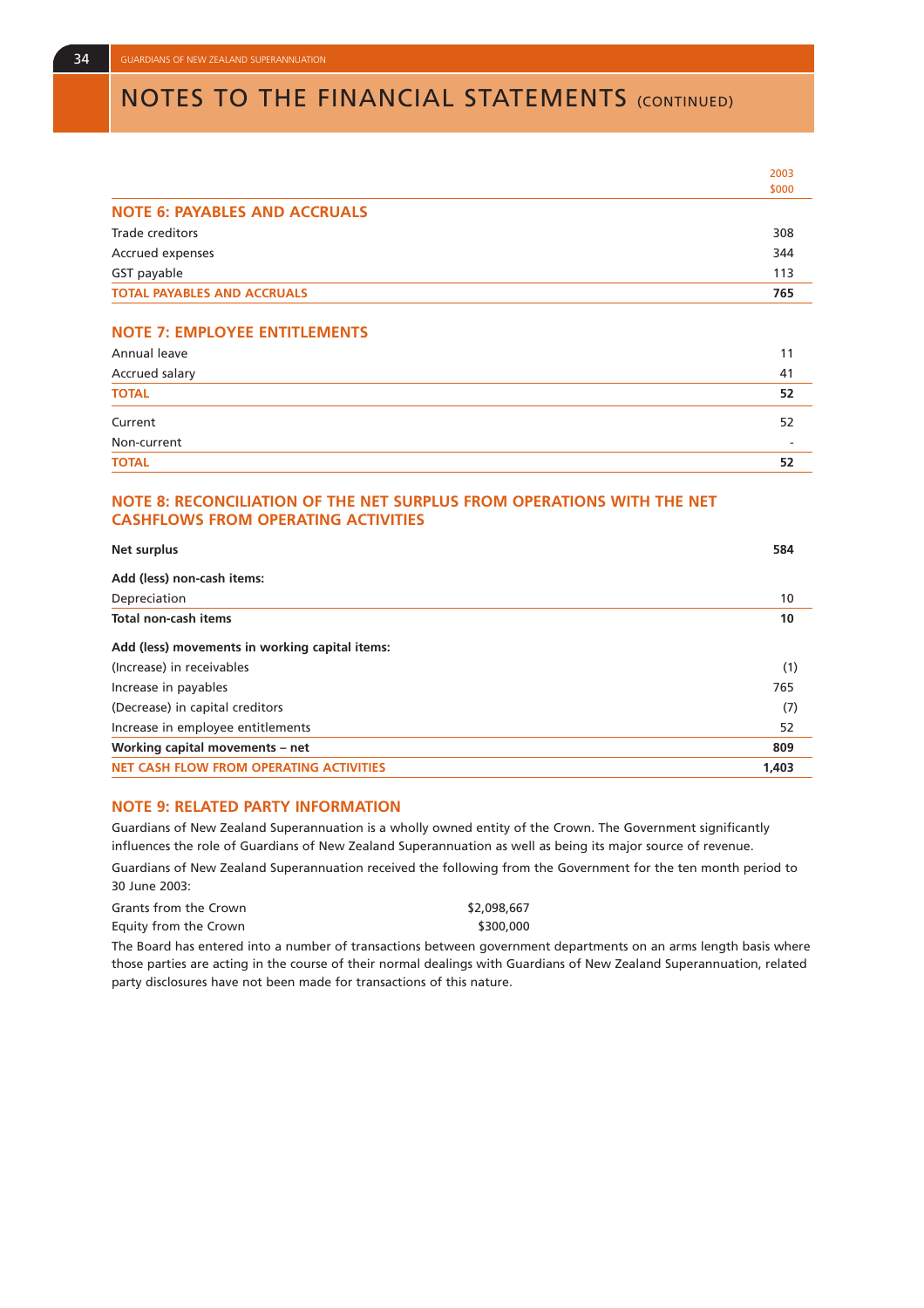FAIR VALUE 2003

### NOTES TO THE FINANCIAL STATEMENTS (CONTINUED)

#### **NOTE 10: FINANCIAL INSTRUMENTS**

Guardians of New Zealand Superannuation is risk averse and seeks to minimise its exposure from its treasury activities. Its policies do not allow any transactions which are speculative in nature to be entered into.

#### **CREDIT RISK**

Credit risk is the risk that a third party will default on its obligation to Guardians of New Zealand Superannuation, causing Guardians of New Zealand Superannuation to incur a loss. Financial instruments which potentially subject the Board to risk consist principally of cash and short term investments.

Guardians of New Zealand Superannuation has a minimal credit risk in its holdings of various financial instruments. These instruments include cash and bank, interest receivable, short-term deposits, trade creditors and other payables.

The Board places its investments with institutions that have a high credit rating. Guardians of New Zealand Superannuation believes that this policy reduces the risk of any loss which could arise from its investment activities. Guardians of New Zealand Superannuation does not require any collateral or security to support financial instruments. There is no significant concentration of credit risk.

The maximum amount of credit risk for each class is the carrying amount in the Statement of Financial Position.

#### **FAIR VALUE**

The fair value of financial instruments is equivalent to the carrying amount disclosed in the Statement of Financial **Position** 

|                            | \$000 |
|----------------------------|-------|
| Cash and Bank              | 75    |
| <b>Interest Receivable</b> |       |
| Short-term Deposits        | 1,576 |
| <b>Trade Creditors</b>     | (308) |
| Other Payables             | (509) |
| <b>TOTAL</b>               | 835   |
|                            |       |

#### **CURRENCY RISK**

Currency risk is the risk that the value of a financial instrument will fluctuate due to changes in foreign exchange rates. Guardians of New Zealand Superannuation had accrued expenses denominated in a foreign currency of AUD \$32,500 at 30 June 2003.

#### **INTEREST RATE RISK**

Interest rate risk is the risk that the value of a financial instrument will fluctuate due to changes in market interest rates. There are no interest rate options or interest rate swap options in place as at 30 June 2003. The interest rates on Guardians of New Zealand Superannuation's investments are shown in Note 4.

The Board does not consider that there is any significant interest exposure on Guardians of New Zealand Superannuation's investments.

#### **NOTE 11: EMPLOYEES' REMUNERATION**

No employee had total remuneration and benefits over \$100,000 in the period to June 2003.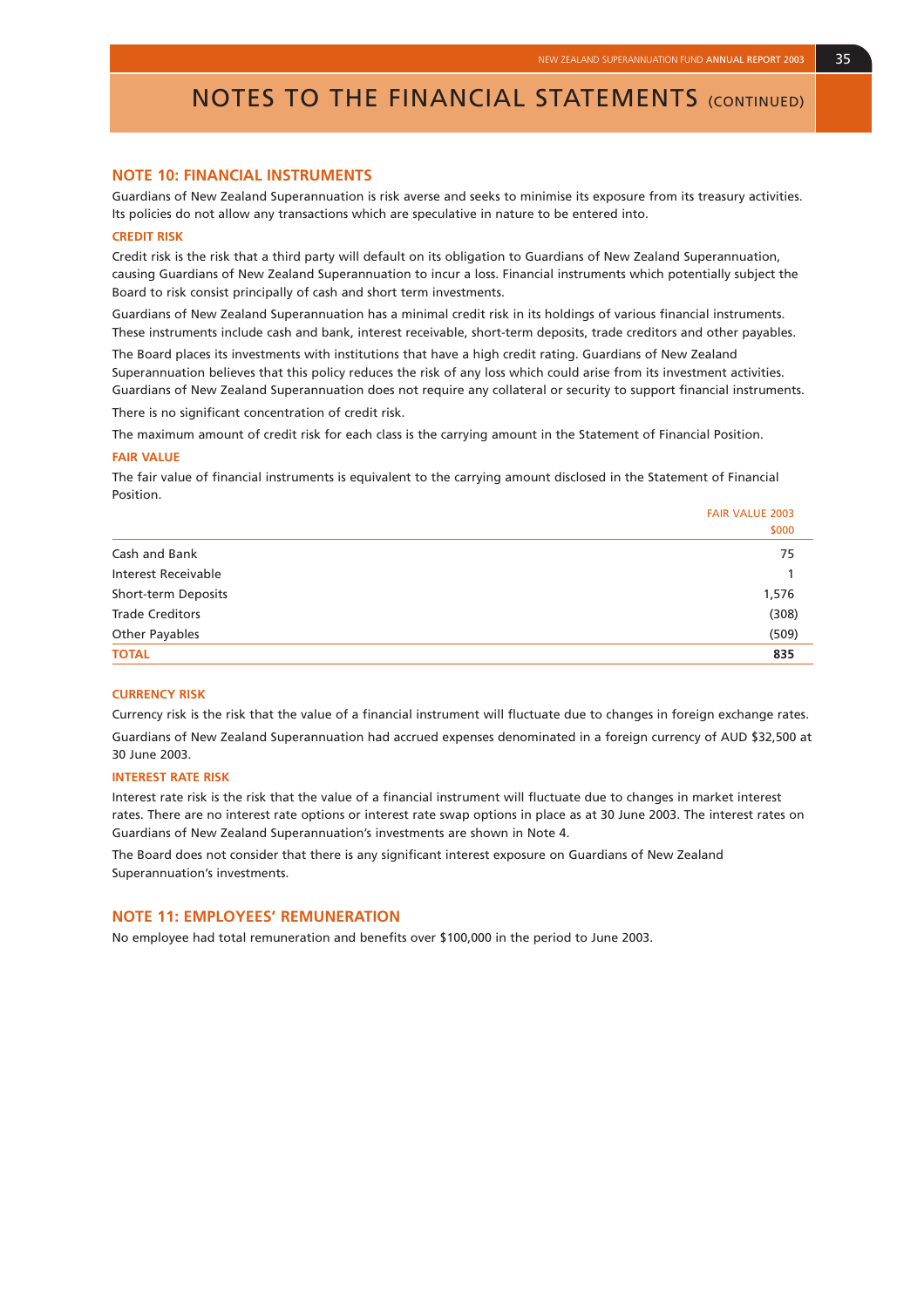## NOTES TO THE FINANCIAL STATEMENTS (CONTINUED)

#### **NOTE 12: BOARD FEES**

Board members earned the following fees during the year:

|                                   | <b>FEES</b> |
|-----------------------------------|-------------|
| <b>MEMBER</b>                     | 2003        |
|                                   | \$000       |
| DJ May (Chairperson)              | 28          |
| Sir D Graham (Deputy Chairperson) | 16          |
| M Anderson                        | 14          |
| I Bing                            | 14          |
| <b>B</b> Gaynor                   | 13          |
| <b>B M Liddell</b>                | 14          |
| <b>TOTAL</b>                      | 99          |

Board fees are paid on an inclusive of GST basis. Where a Board member is registered for GST their fees detailed above are recorded exclusive of GST.

Board members travel expenses to attend meetings are also paid by the Guardians.

#### **NOTE 13: COMMITMENTS**

There were no capital or operating lease commitments as at 30 June 2003.

#### **NOTE 14: CONTINGENT LIABILITIES**

There were no contingent liabilities as at 30 June 2003.

#### **NOTE 15: EVENTS SUBSEQUENT TO BALANCE DATE**

There were no post balance date events.

#### **NOTE 16: BUDGET VARIATIONS**

The surplus for the year was higher than budget due to timing of costs during the start-up phase of Guardians of New Zealand. These costs were deferred into the next financial year.

#### **NOTE 17: PUBLIC FINANCE ACT**

Under S41(3) of the Public Finance Act, Financial Statements for Guardians of New Zealand Superannuation were required to be forwarded to the Audit Office by 28 September 2003. These Statements were forwarded on 28 October 2003, which constitutes a technical breach of the Act.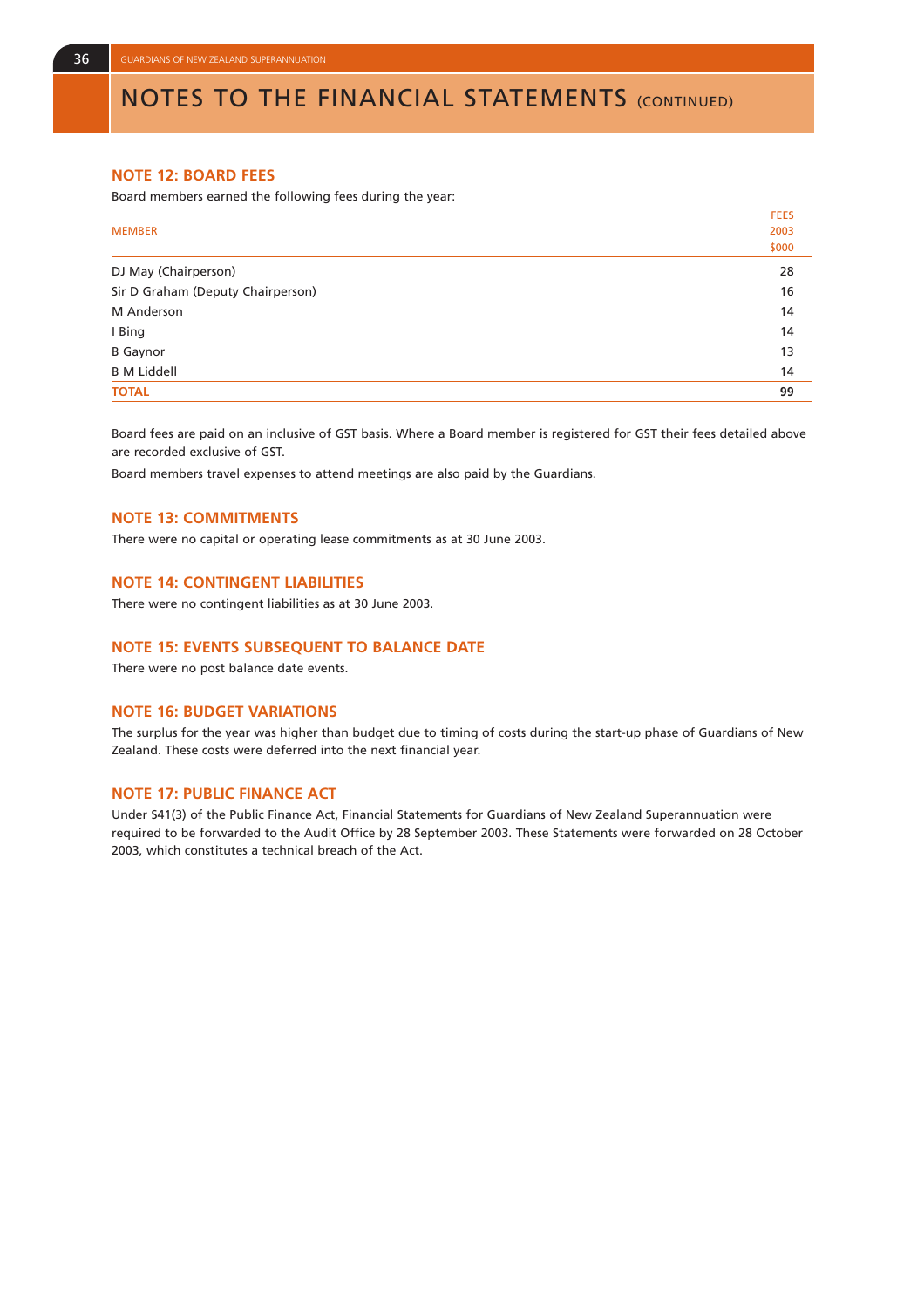#### **TO THE READERS OF THE FINANCIAL STATEMENTS OF GUARDIANS OF NEW ZEALAND SUPERANNUATION**

FOR THE PERIOD ENDED 30 JUNE 2003

We have audited the financial statements on pages 11 to 12, and 27 to 36. The financial statements provide information about the past financial and service performance of Guardians of New Zealand Superannuation and its financial position as at 30 June 2003. This information is stated in accordance with the accounting policies set out on pages 27 to 28.

#### **RESPONSIBILITIES OF THE GUARDIANS**

The Public Finance Act 1989 requires the Guardians of New Zealand Superannuation ("Guardians") to prepare financial statements in accordance with generally accepted accounting practice in New Zealand that fairly reflect the financial position of Guardians of New Zealand Superannuation as at 30 June 2003, the results of its operations and cash flows and service performance achievements for the period ended on that date.

#### **AUDITOR'S RESPONSIBILITIES**

Section 15 of the Public Audit Act 2001 and Section 43(1) of the Public Finance Act 1989 require the Auditor-General to audit the financial statements presented by the Guardians of New Zealand Superannuation. It is the responsibility of the Auditor-General to express an independent opinion on the financial statements and report that opinion to you.

The Auditor-General has appointed A S Frost, of Audit New Zealand, to undertake the audit.

#### **BASIS OF OPINION**

An audit includes examining, on a test basis, evidence relevant to the amounts and disclosures in the financial statements. It also includes assessing:

- the significant estimates and judgements made by the Guardians of New Zealand Superannuation in the preparation of the financial statements; and
- whether the accounting policies are appropriate to the Guardians of New Zealand Superannuation's circumstances, consistently applied and adequately disclosed.

We conducted our audit in accordance with the Auditing Standards published by the Auditor-General, which incorporate the Auditing Standards issued by the Institute of Chartered Accountants of New Zealand. We planned and performed our audit so as to obtain all the information and explanations which we considered necessary in order to provide us with sufficient evidence to give reasonable assurance that the financial statements are free from material misstatements, whether caused by fraud or error. In forming our opinion, we also evaluated the overall adequacy of the presentation of information in the financial statements.

We have provided tender assurance services over the selection of Fund Managers and Investment Advisers. Other than these services and in our capacity as auditor acting on behalf of the Auditor-General, we have no relationship with or interests in the Guardians of New Zealand Superannuation.

#### **UNQUALIFIED OPINION**

We have obtained all the information and explanations we have required.

- In our opinion the financial statements of Guardians of New Zealand Superannuation on pages 11 to 12, and 27 to 36:
- comply with generally accepted accounting practice in New Zealand; and
- fairly reflect:
	- Guardians of New Zealand Superannuation's financial position as at 30 June 2003;
	- the results of its operations and cash flows for the period ended on that date; and
	- its service performance achievements in relation to the performance targets and other measures adopted for the period ended on that date.

Our audit was completed on 28 October 2003 and our unqualified opinion is expressed as at that date.

**A S Frost Audit New Zealand On behalf of the Auditor-General Auckland, New Zealand**